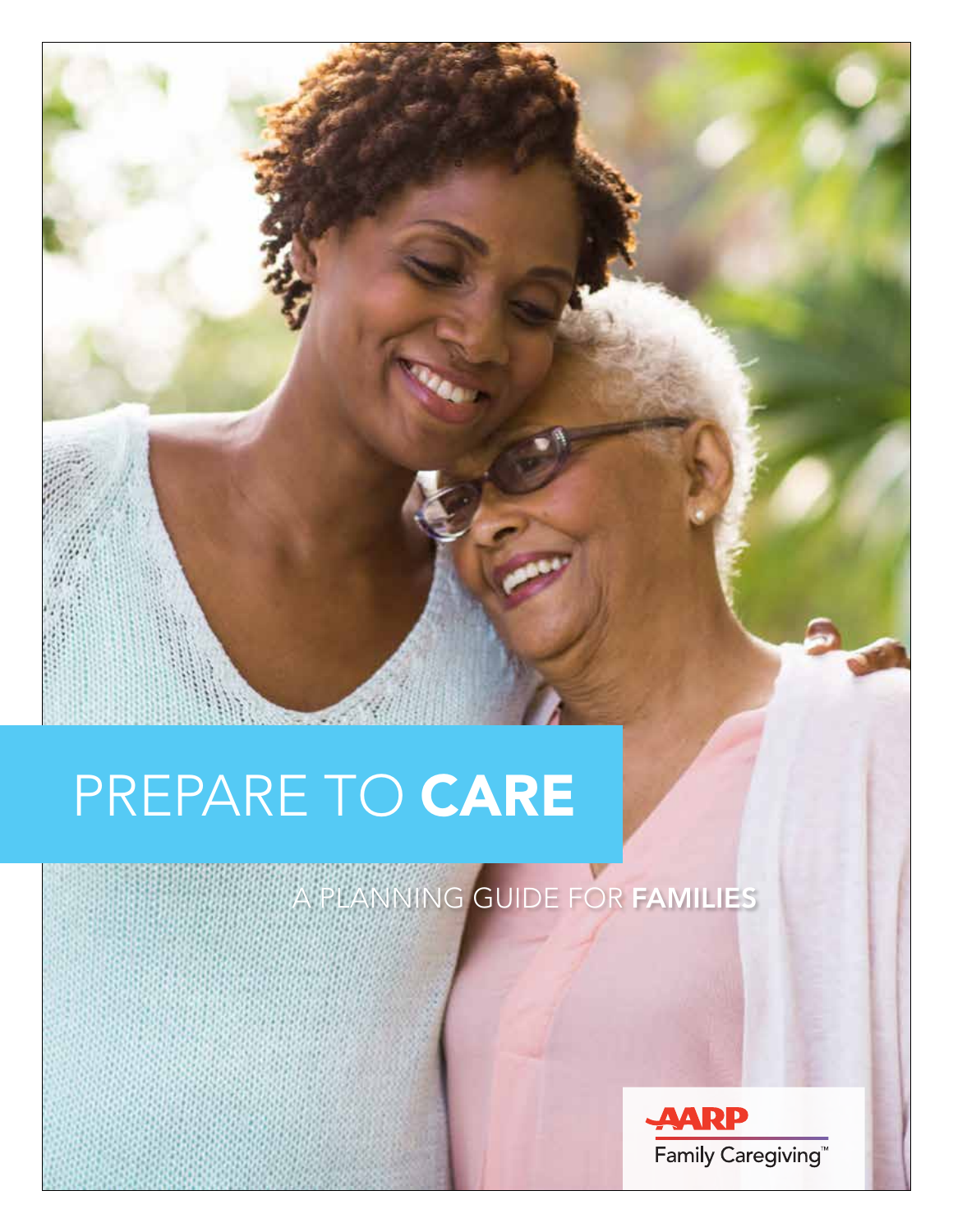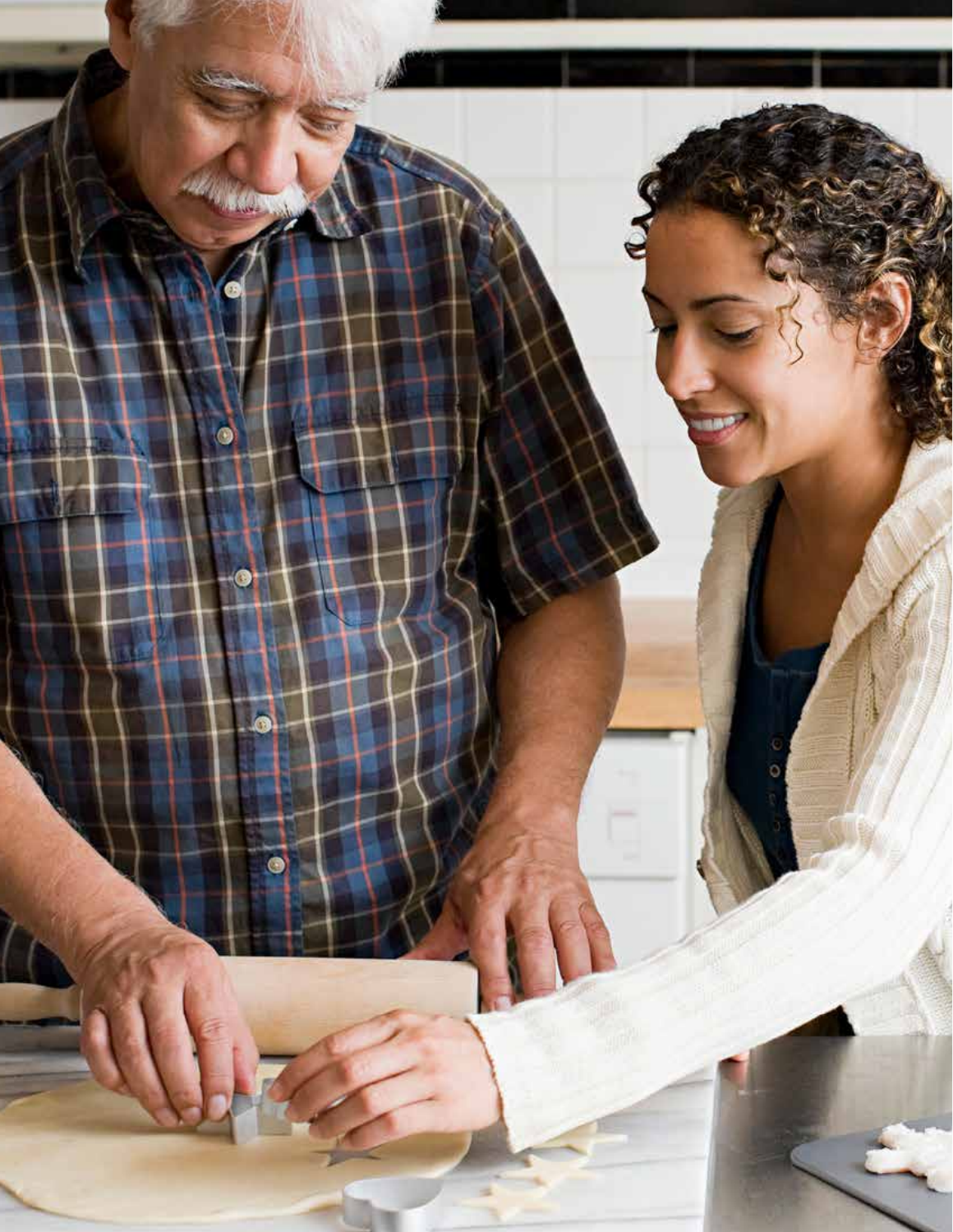

## **CONTENTS**

| Introduction                       | 4  |
|------------------------------------|----|
| <b>Start the Conversation</b>      | 6  |
| Form Your Team                     | 9  |
| Make a Plan                        | 10 |
| <b>Find Support</b>                | 11 |
| Care for Yourself                  | 13 |
| Glossary                           | 16 |
| Resources                          | 20 |
| <b>Goals &amp; Needs Checklist</b> | 23 |
| <b>Charts &amp; Checklists</b>     | 24 |
| Sample Caregiving Plans            | 34 |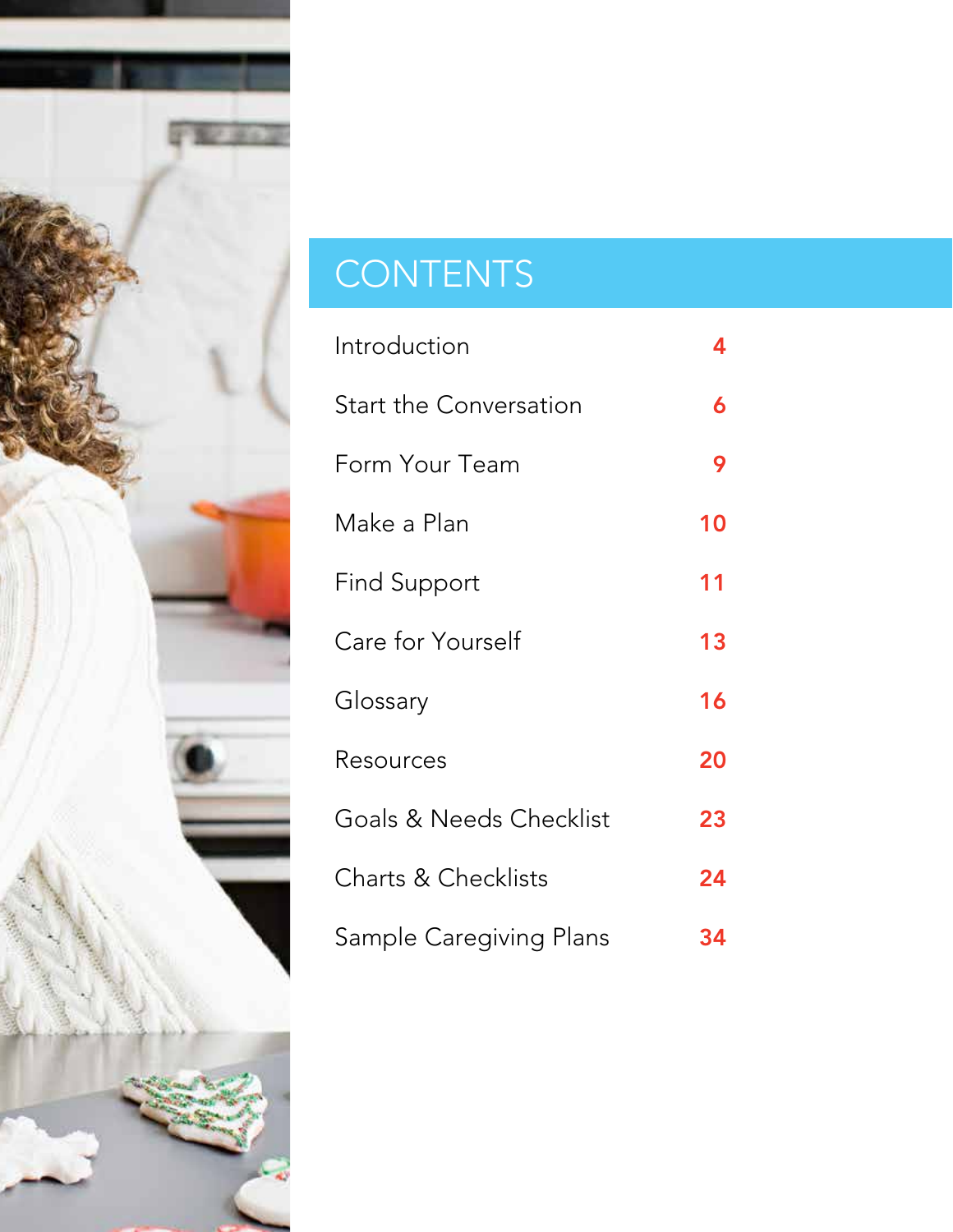<span id="page-3-0"></span>

## INTRODUCTION

Caring for a family member or close friend is one of the most important roles you'll play. It may start with driving your loved one to get groceries or to the doctor. Later, you may find yourself taking more time off from work, preparing meals or handling bills.

No matter where you are in the journey of family caregiving just beginning to anticipate a need, helping coordinate a big move or taking care of a family member full time—having a good framework to help guide both you and your loved one will make the process easier.

This guide is a practical tool to help you care for your family member or close friend. You'll find information, resources and checklists to help you get organized and find the support that you might need. **Words in italics are described in greater detail in the Glossary, and organizations identified with an asterisk are listed in the Resources section**.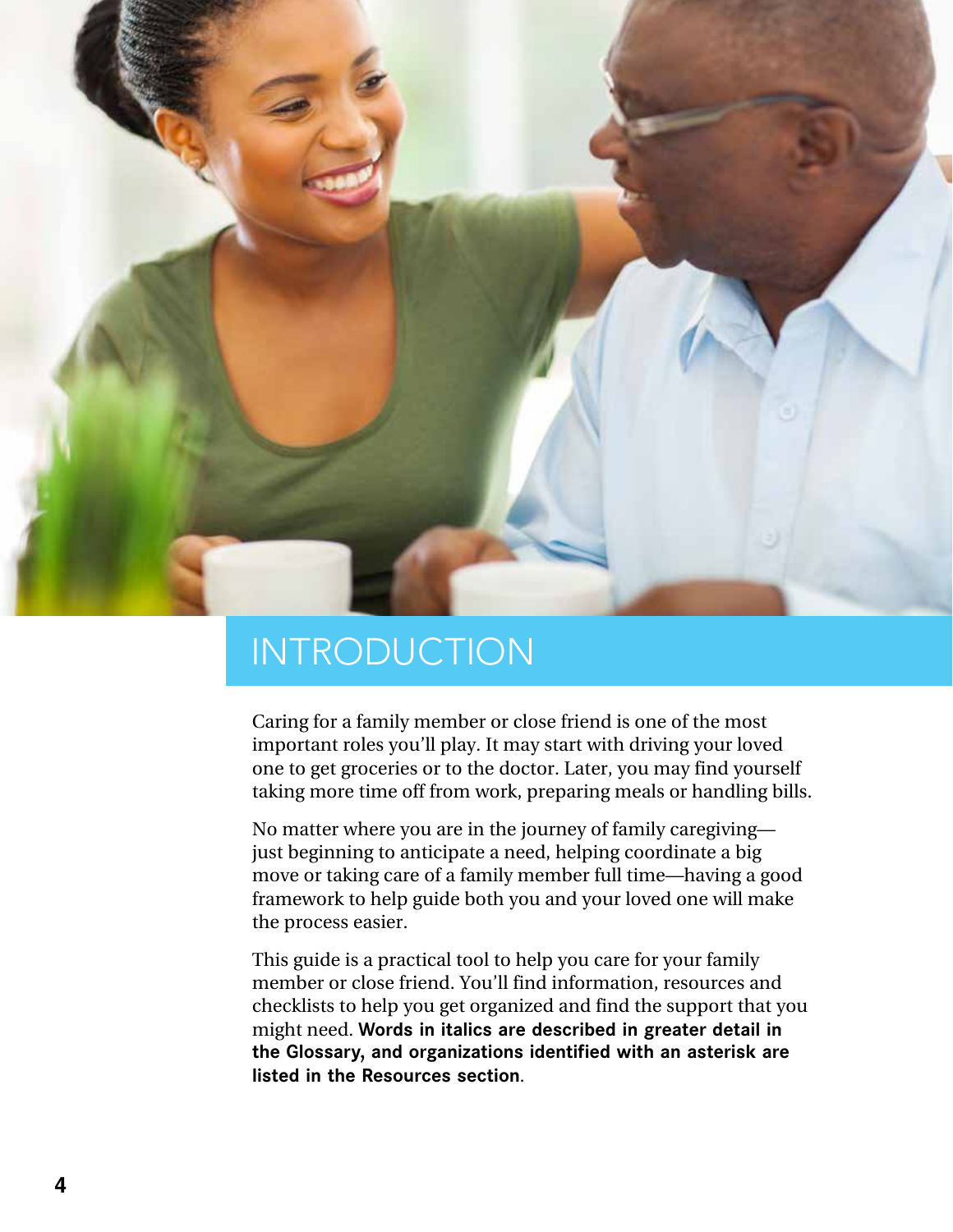The guide follows five important steps that will help see you through your caregiving journey.

**Start the conversation.** Many people wait until a crisis occurs before they talk about their values and preferences, wishes for health care or details of their finances. If you wait until a fall, accident or serious diagnosis, big decisions may be driven by assumptions.

**Form your team.** No one should try to approach the responsibilities of caregiving alone. While other family members are likely sources of support, don't overlook friends, colleagues, clubs, or religious and other organizational affiliations as resources too.

**Make a plan.** Putting together a family caregiving plan now will help you respond more quickly and effectively should the need arise. It can also provide some peace of mind. A plan helps everyone get on the same page and keeps the focus on what's best for your loved one.

**Find support.** Many issues may arise during your caregiving experience that require additional information and resources. Don't hesitate to reach out to organizations and professionals with experience in helping *family caregivers*.

**Care for yourself.** As a family caregiver, it's easy to forget about your own needs. Keeping up your energy and maintaining your health are critical in order to care for others. It's just as important to make a plan to take care of yourself as it is to create a caregiving plan for others.



### Growth and Diversity of the 50+ (2015-2060)



### Incidence of Caregiving for elders (Age 45-55)



Source: Belden, Russonello & Stewart and Research/Strategy/Management,<br>2001. "In the Middle: A Report on Multicultural Boomers Coning With Family 2001. "In the Middle: A Report on Multicultural Boomers Coping With Family and Aging Issue". AARP Research Report.

Caring for a family member or close friend is one of the most important roles you'll play.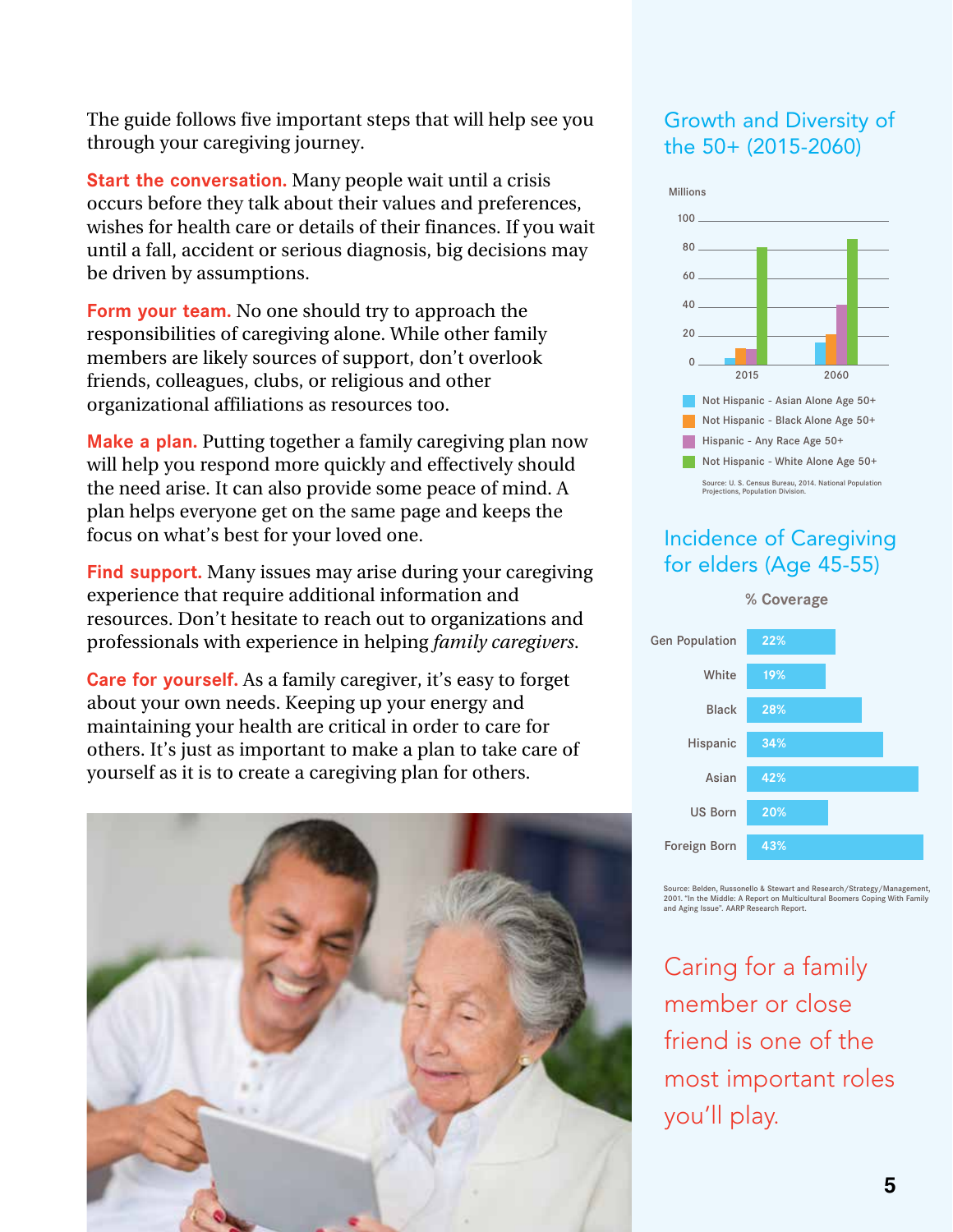<span id="page-5-0"></span>

## START THE CONVERSATION

A lot of uncertainty can be avoided if you talk with your loved one before something happens. It's easy to put off these conversations because they can be difficult. Plus, we're busy. It never seems like the right time to bring up what we think will likely be an uncomfortable topic. You may be surprised to find your loved one has been meaning to have the talk, too.

**Look for an opening.** You might use an article you've read or something you saw on the news to raise the topic of future care, such as:

- "I'm starting to think about estate planning. Do you have any advice?"
- "I just read an article about gathering all your important papers. Sometime can you show me where yours are and what you'd like us to do just in case?"
- "As time goes on, do you think you will want to stay in this house? It might be difficult with all the stairs."
- "You mentioned your eyes are bothering you. Is this causing problems with reading or driving?"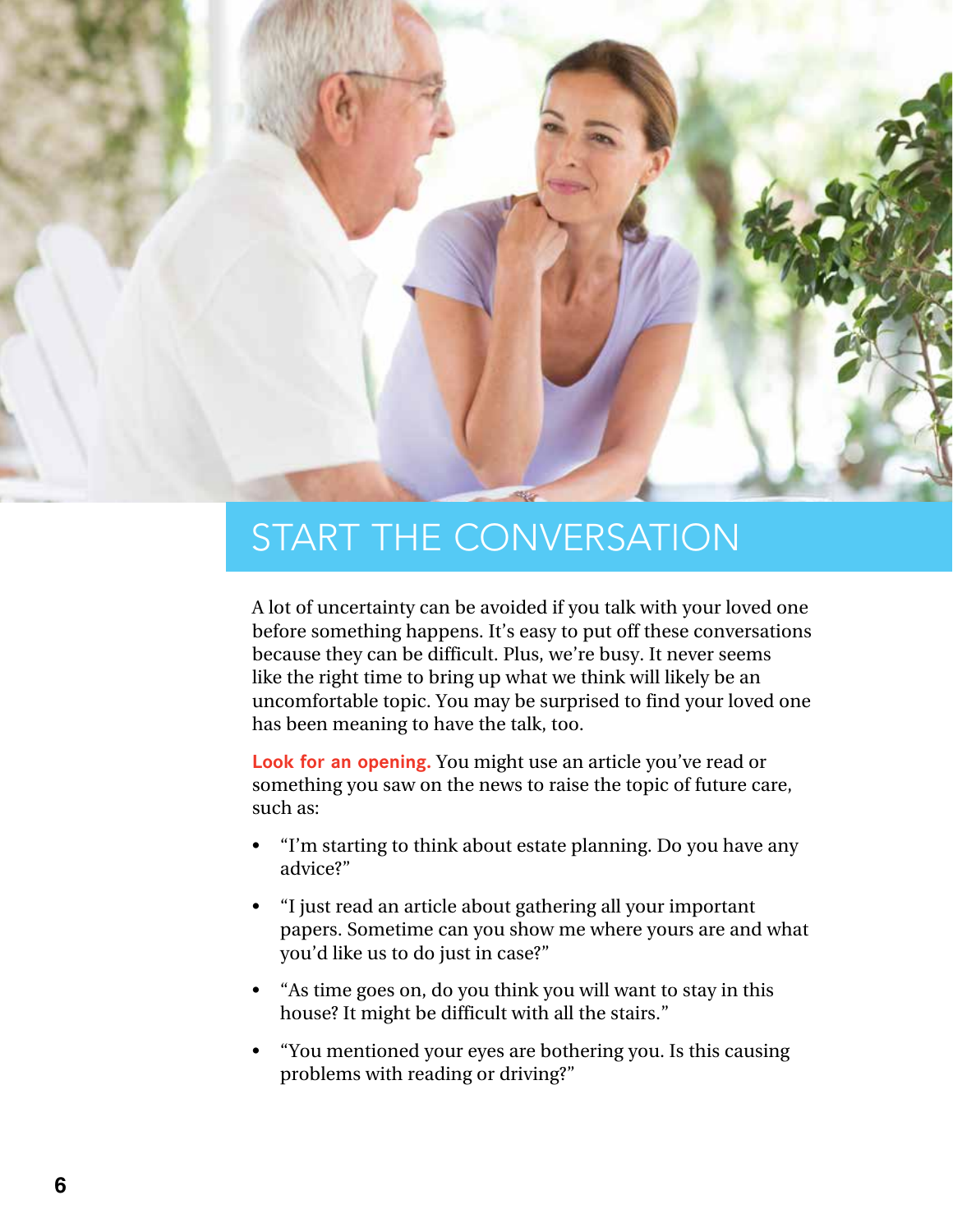Try not to anticipate what your loved one might say or how they will react. Just get the conversation started. It will likely take place over time. Be open. Express your love and concern and, most importantly, listen.

**Respect your loved one's wishes.** Every family caregiving plan must center on the wishes of the person receiving the care. A plan should never be made without the participation, knowledge and consent of your loved one. A person with a cognitive impairment should participate as much as possible.

Once you've started the conversation, you may wish to bring in a few other trusted family members or friends to be part of the process.

Before meeting, you and the other family members should consider…

- Who is the best person to start or lead the conversation?
- What are your own feelings and outlook on the situation?
- What are your goals or what is the best outcome you think might happen as a result of the conversation?
- What are you prepared and not prepared to do?
- What is most difficult for you about having this conversation about the person you care about?

It's important to have a point person to keep the process moving and make sure people understand what's been decided. In most families, one person assumes the primary role because he or she lives nearby, has a close relationship, or simply is a take-charge person. Expect that there may be conflicts and don't be afraid to talk through them. Better now than in a time of crisis.

It is also sometimes helpful to engage the help of an outside facilitator, such as a social worker or minister, to help keep everyone focused, manage potential disagreements and communicate difficult subjects during the meeting.

**Size up the situation.** Figuring out what your loved one's priorities are—where they want to live and the nature of the care needed—will help you determine the next steps. It can lead you to find resources ahead of time. Your loved one may be hesitant to share the details of their finances or health, but approach them with respect and explain your intentions.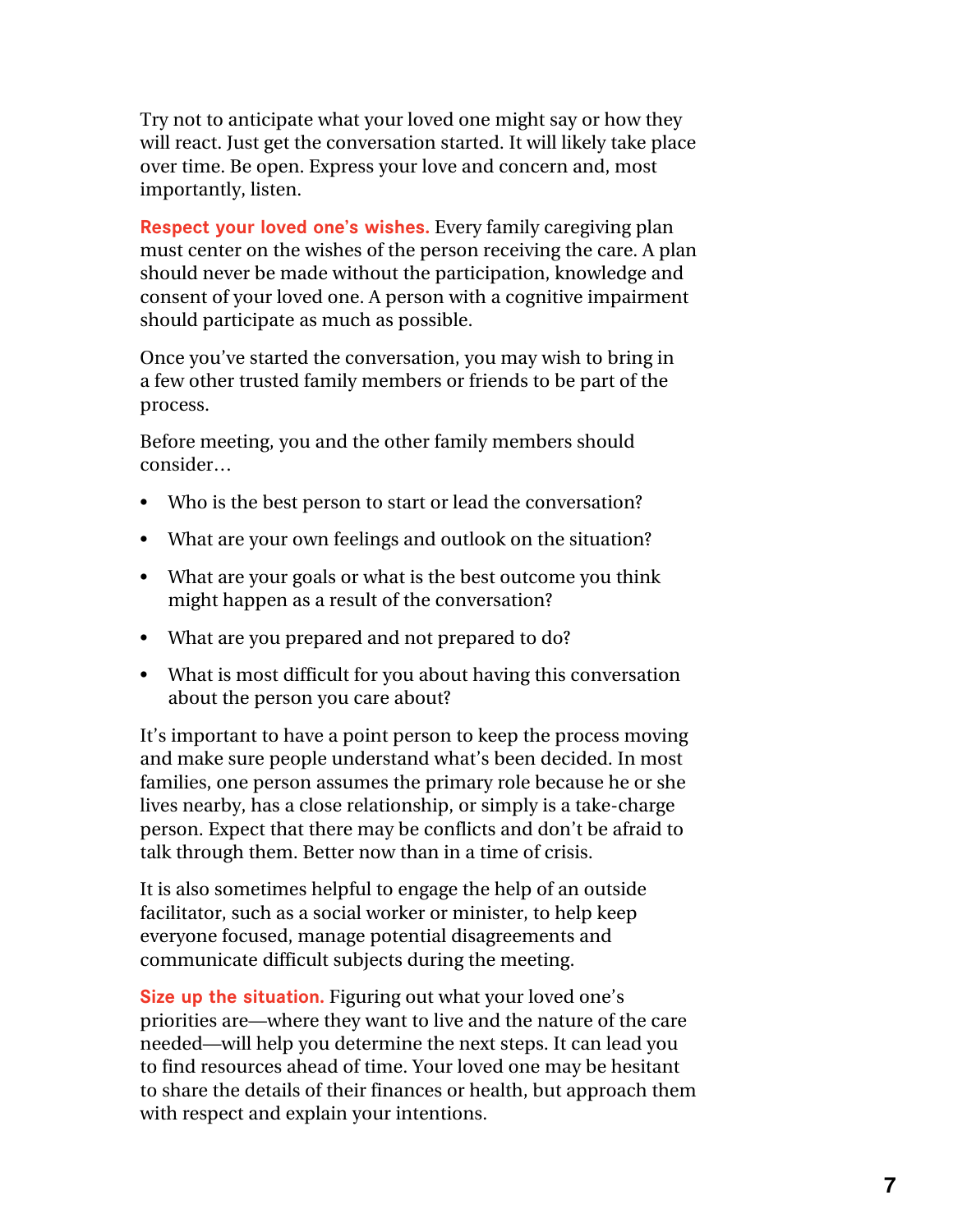

We've inserted a goals and needs checklist on [page 2](#page-18-0)3 to help you identify concerns related to your loved one's home, health, finances and legal needs.

**Review finances.** Money can be a particularly sensitive subject, but it's often at the heart of many decisions you'll make with your loved one about housing, health care and other expenses. One thing that family caregivers often find surprising is that most health insurance, including *Medicare*, pays for little, if any, of the costs of care in a nursing home, *assisted living residence*, or help with daily activities such as bathing, dressing or meals. Ask them to review their bank accounts,

investments, insurance coverage and loans. Find out whether they have *long-term care insurance* and funds or assets that can be used to cover potential care needs.

**Counter resistance.** Your loved one might say, "I just don't want to talk about it." Some people are private by nature. It's also hard for some people to admit they need help, especially if it's from their own children. If your first conversation doesn't go well, try again. Start small, discussing just one aspect of your concerns. If your loved one shuts you out, ask a trusted family friend, doctor or faith leader to approach them about your unease.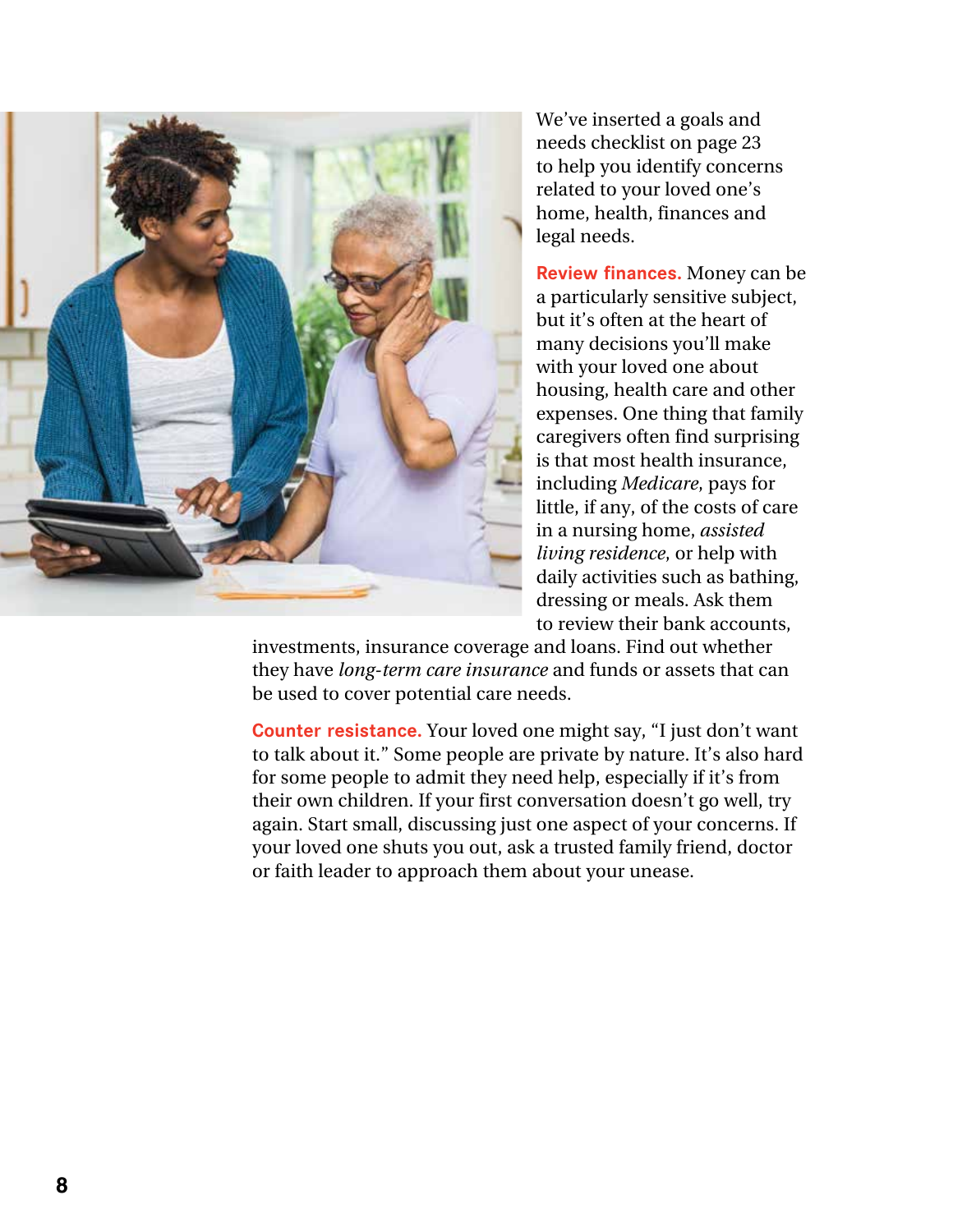<span id="page-8-0"></span>

## FORM YOUR TEAM

Caring for a family member or friend can be too big of a job for one person. Trying to do everything yourself may lead to burnout and problems with your health and well-being. Instead, reach out to form a larger network of friends, family and community resources that can help you with your loved one's care. Your loved one can help you identify willing members that you may not have thought about, such as neighbors or friends from the faith community.

**Look for team members.** Team members need not all live nearby or have huge blocks of time to be of value. Family or friends living at a distance or with limited time can pitch in behind the scenes with meal organizing, bill paying or financial assistance. The computer whiz in the family could set up an electronic calendar for dinner delivery or chores. You may feel hesitant to ask others for help, but some people may need only a little encouragement to take on a task—and they may feel left out otherwise.

**Build and support your team.** Putting a supportive team together that is deep and wide can strengthen both your and your loved one's ability to deal with any issues that emerge. It will also help assure that as team members' ability to help out changes, you will still have support from the larger group.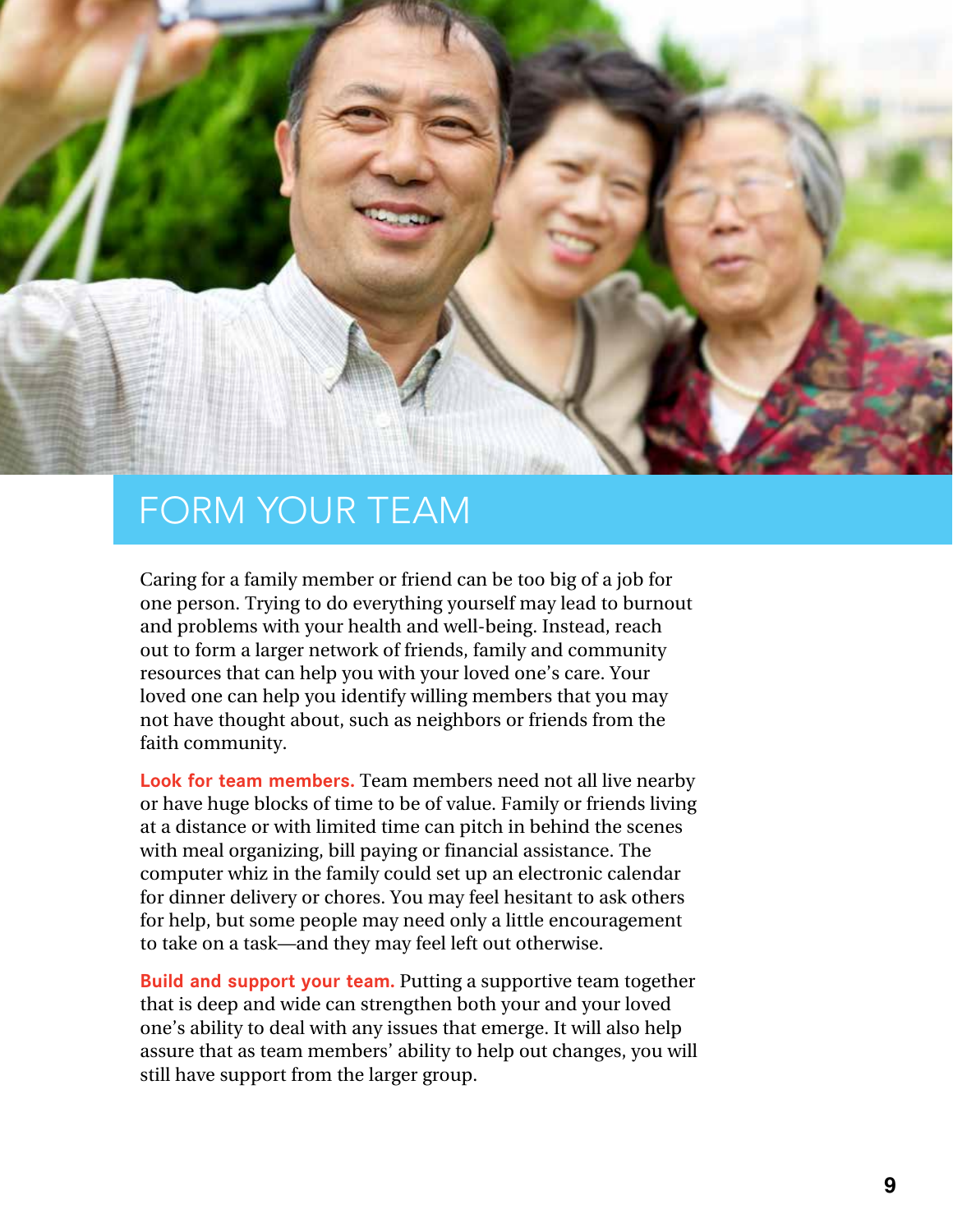<span id="page-9-0"></span>

## MAKE A PLAN

The most effective family caregiving plans are made with the person you are caring for at the center of the discussion. Armed with the information you gathered from going through our goals and needs checklist, you can begin to explore the options available in the community and bring in team members to help manage the workload.

By now, you should also have an idea of the willing caregivers on your team. It's now time to figure out your plan. Be sure to ask your caregiving team members about their preferences for who does what task. For instance, they might be more comfortable with one person handling financial affairs over another. Assigning tasks can take place in a face-to-face family meeting, over a conference call, or through a series of emails.

The plan doesn't have to be extensive or fancy. You can never anticipate every detail or scenario. The plan should include immediate needs as well as the future. Use the goals and needs checklist as your guide. Options for addressing needs will depend on finances, the willingness of your support team and the availability of community resources and services. (See sample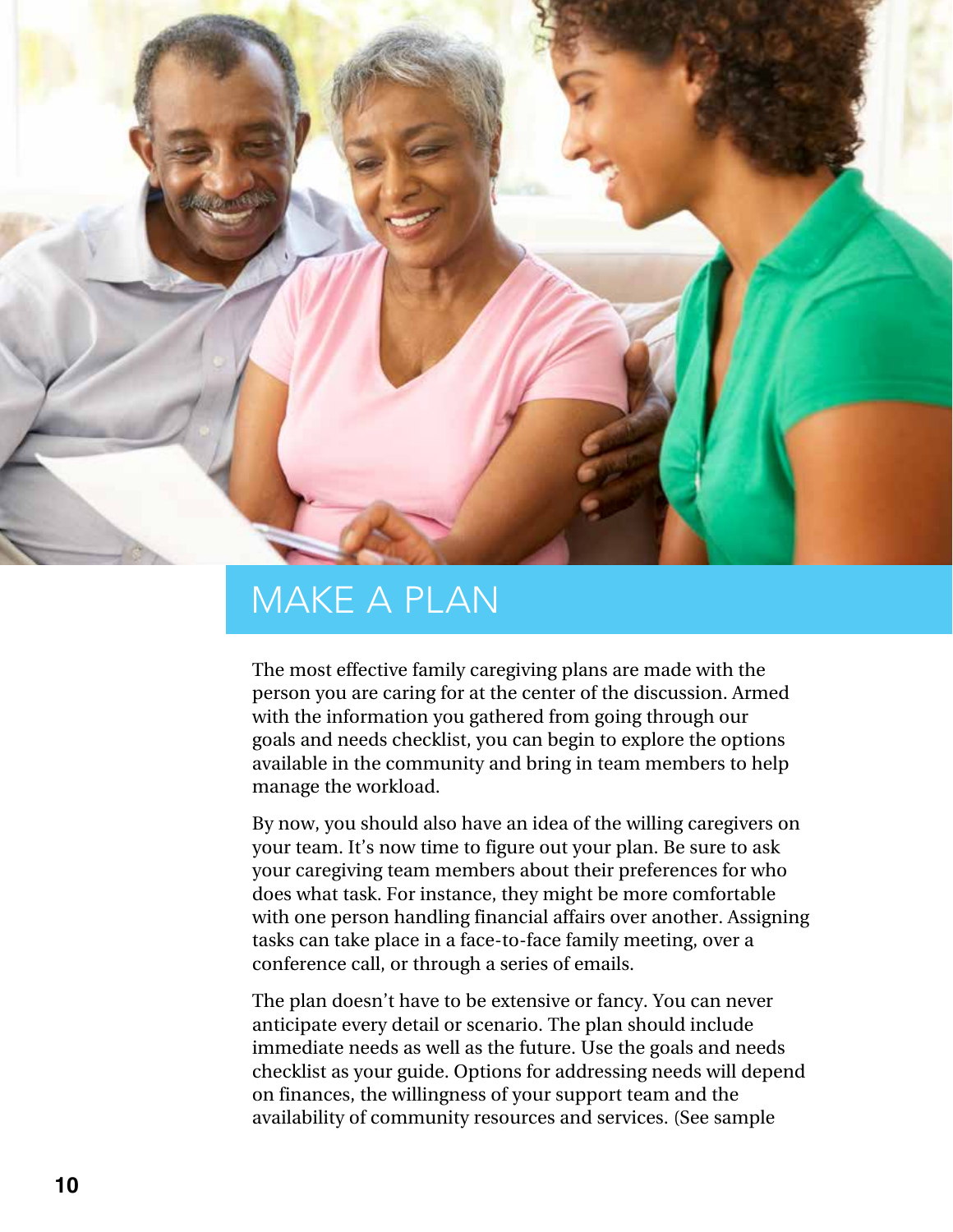<span id="page-10-0"></span>caregiving plans beginning on page 34.) For example, if your loved one wants to move in the next year or so, you can assign someone the task of researching locations and facilities. Someone else might offer to spend some weekends helping them sort through their belongings.

A written summary of the plan can reinforce your loves one's wishes and needs. Set up a system for communicating with everyone on the team. The point person should be well organized and an in-depth planner who can work through conflicts between the team members. There are a number of roles that people can help with; for example, you might want an assertive advocate to communicate with medical professionals or insurance companies. Be open to modifications as the situation and team members' ability to help may change. How your loved one's needs unfold may differ from what you expected.

## FIND SUPPORT

It's OK to reach out for extra support. If you've discovered the scope of care that is needed is beyond what you or your team can provide or if you're not sure what is needed, you might consider getting help from an organization in your community.

**Locate community resources**. A variety of support services are available to people age 60 and over and their caregivers throughout the United States. Your local *area agency on* 



*aging* can typically help connect you to services such as homedelivered meals, transportation, *adult day services* centers, care management and more. Check into the services offered in your community through the Eldercare Locator\* at **[www.eldercare.gov](http://www.eldercare.gov)**.

**Consult a professional.** Oftentimes a loved one's needs can be complex, especially when health, emotional and financial issues come into play. A nurse or social worker can help you determine what is needed, find services, and arrange and monitor the care. Perhaps your workplace has an *employee assistance program* that can help connect you to professionals and services in your community. You can also find services through the Eldercare Locator.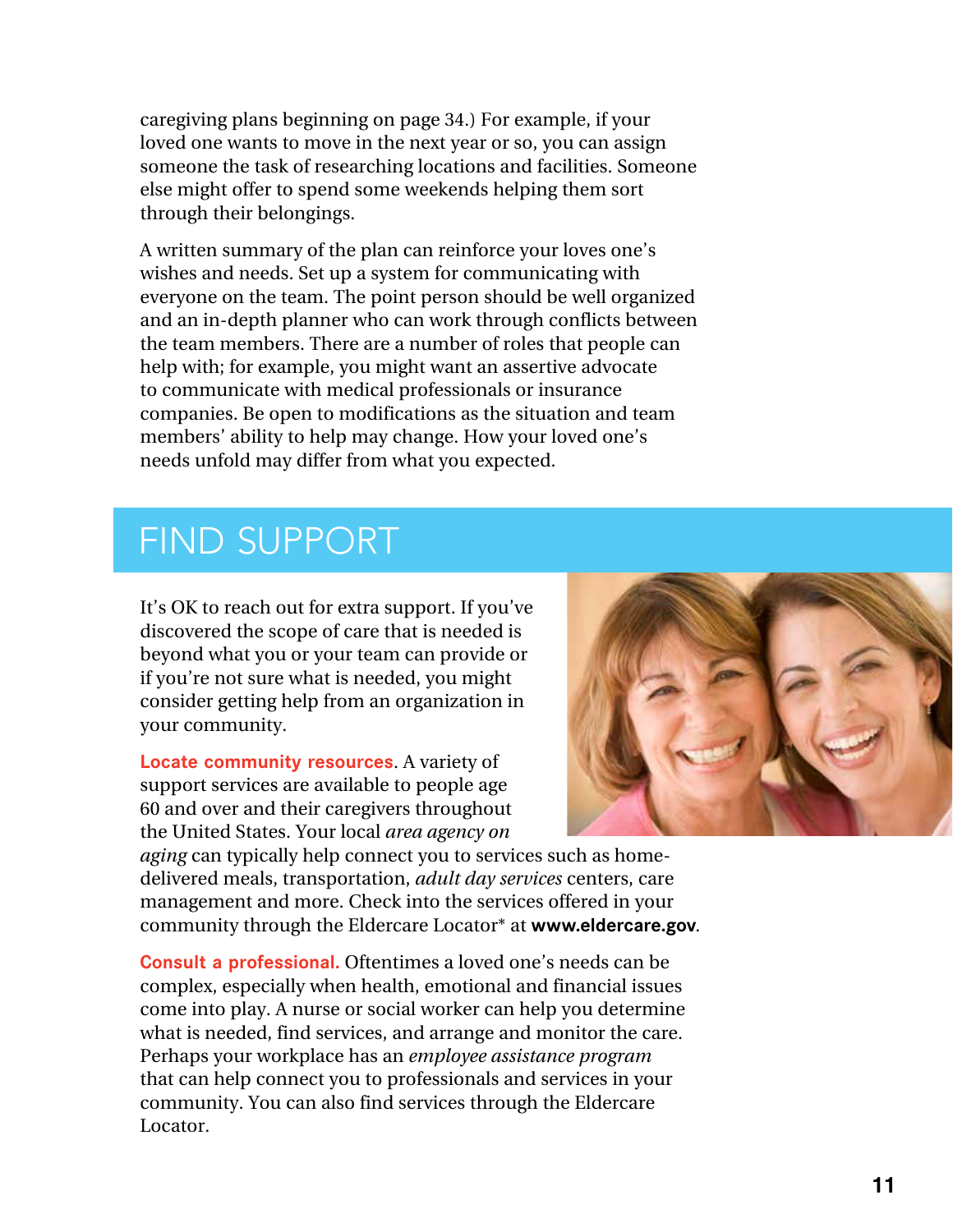**Hire help.** If you see that your loved one needs help with daily activities, you can explore the range of home care services available. Some home care workers do housekeeping, meal preparation, laundry and shopping. Others provide more hands-on help with bathing, dressing, and transferring from one position to another, which usually requires special training, a license or certification, depending on the laws in your state. Your agency on aging can help you identify the appropriate services and connect you with providers. They can also help you determine eligibility for publicly funded services. If you work with a home care agency or hire someone on your own, be sure to ask about licensing, background checks, training and costs. Get references to ensure good quality. Visit the AARP Caregiving Resource Center\* at **[www.aarp.org/caregiving](http://www.aarp.org/caregiving)** for more information on how to hire and find help.

**Secure safety.** The main goal is to help your loved one stay as independent as possible and in their own home. As your loved one has more difficulty getting around or their vision or hearing fades, some simple changes can be made to make the home safer. Handrails, grab bars, night-lights and adjustable shower seats

can make a house safer and more comfortable. The AARP Home Fit Guide at **[www.aarp.org/](http://www.aarp.org/homefit) [homefit](http://www.aarp.org/homefit)** offers solutions that range from simple fixes to improvements that require skilled expertise.

**Find housing with supportive services.** If your loved one has decided that they would prefer to get care in a new residence that combines housing with support services, you can look into the variety of housing options that may be available in your community. Begin by making a list of criteria, such as location, group dining, laundry service and more. Not all types of housing are available in every community. Our Glossary includes common definitions for the different types of housing alternatives available.

Once you know the type of living arrangement desired, visit several facilities, and be sure to talk with residents and their families. For more information about how to choose the right housing option, go to the AARP Caregiving Resource Center at **[www.aarp.org/caregiving](http://www.aarp.org/caregiving)**. If selecting a nursing home, go to Medicare's Nursing Home Compare page at **[www.medicare.gov](http://www.medicare.gov)**.\*

### 10 Questions to Ask Before Hiring a Health Aide

No one with a need for a home health aide should be afraid to seek necessary care. But how do you ensure that your loved one is in safe hands? Lee Lindquist, M.D., chief of geriatrics at the Northwestern University Feinberg School of Medicine, offers these 10 questions to ask when vetting home-care agencies.

- 1. How do you recruit home health aides, and what are your hiring requirements?
- 2. Do you do criminal background checks on prospective aides? How about drug screening?
- 3. Are health aides certified in CPR, or do they have any healthrelated training?
- 4. Are the aides insured and bonded through your agency?
- 5. What competencies are expected of the aide? Lifting and transfers? Personal care skills (bathing, dressing, toileting)? Training in behavioral management, cognitive support?
- 6. How do you assess what the aide is capable of doing?
- 7. What is your policy on providing a substitute home health-care aide in the event a regular care provider cannot perform the services in your contract?
- 8. If there is dissatisfaction with a particular home-care provider, can he or she be replaced "without cause"?
- 9. Does the agency provide a supervisor who is responsible for regularly evaluating the quality of home care?
- 10. Does supervision occur over the telephone, through progress reports or in person at the home of the older adult?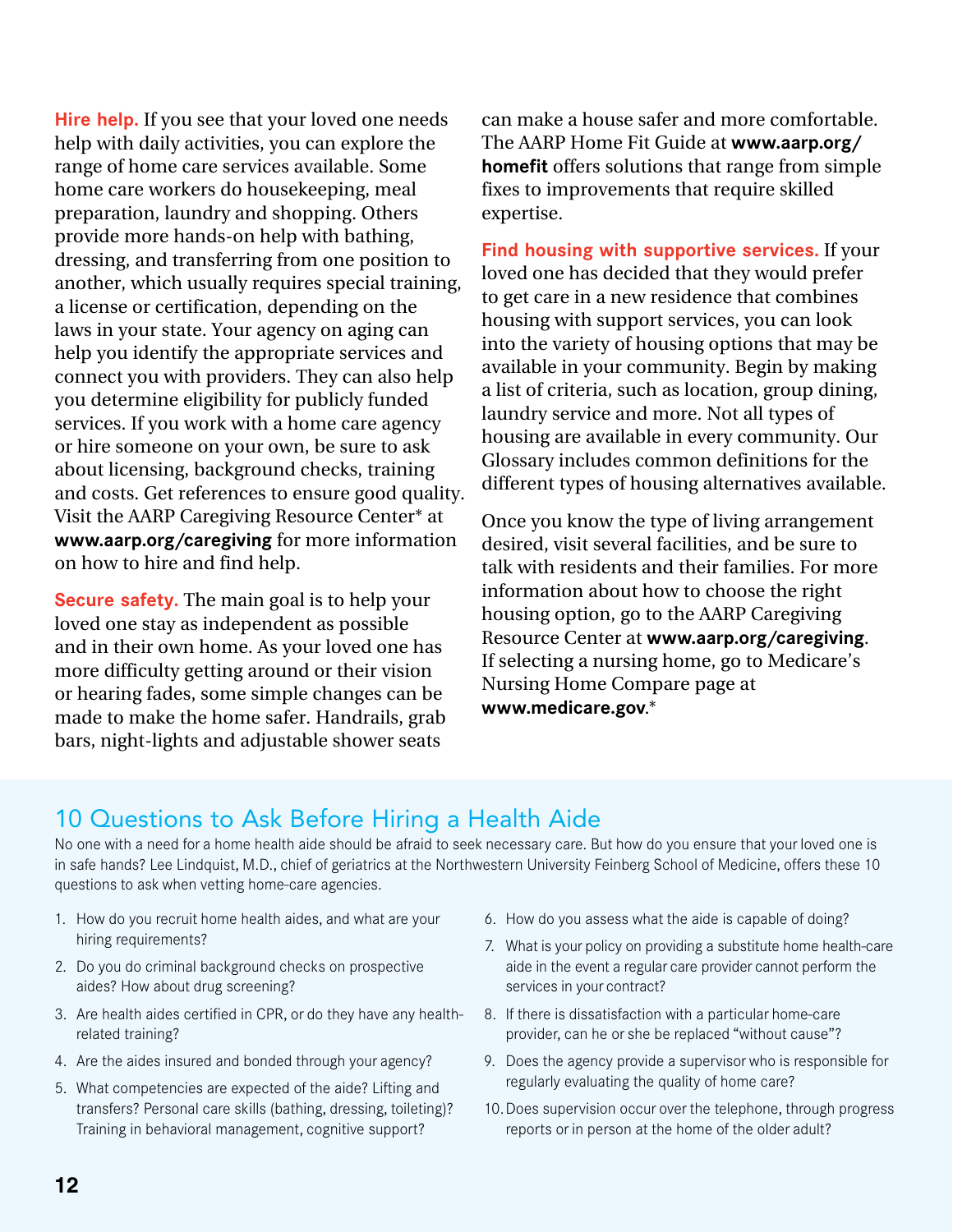<span id="page-12-0"></span>

## CARE FOR YOURSELF

Don't overlook the impact of caregiving on you. Balancing caregiving with work and other family obligations can be stressful. When asked, family caregivers often say the most difficult part is the demand on their time. Stress can negatively affect your health, well-being and ability to provide care. Schedule regular time for what's important to you and get help from others.

**Caregiving at a distance.** Coordinating care when you don't live in the same community can be time consuming, expensive and frustrating. The following resources and strategies can help:

- Social workers, nurses and other professionals can guide you through care choices and help monitor the care when you don't live nearby.
- Technology such as *[personal emergency response systems](#page-18-0)*, remote monitoring devices, mobile apps with medical records, and electronic calendar reminders can help you juggle your many tasks as well as provide some peace of mind that your loved one is safe. Organization is essential for the long-distance caregiver. Keep a list of all contact information for doctors, insurance companies and neighbors. It's also important to keep a list of their medications with you.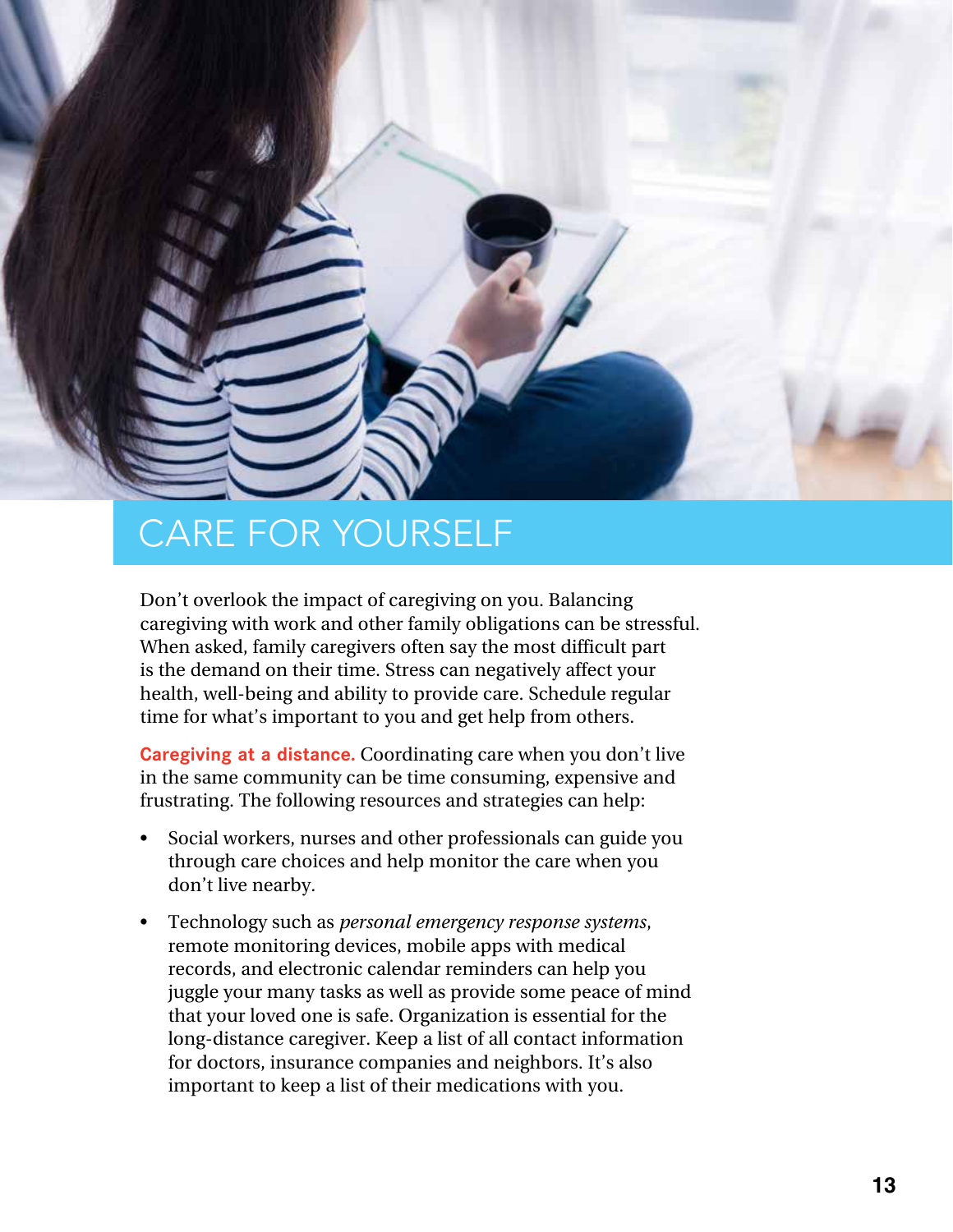

**Work and caregiving.** Many of those who are caring for a loved one are also in the paid workforce. Find out if your company has policies or programs to support caregivers. Benefits or services may be available that can help ease your situation. Think about taking advantage of flextime or working from home to help open up your schedule. If you need more time off, consider asking whether you are covered by the *Family and Medical Leave Act*. Many people are covered by the act, but if you work for a small company or haven't worked for your employer long, you may not be eligible for this program.

**Understand the financial impact.** Your

personal finances can take a hit from family caregiving—from time off of work, cutting back on hours, or passing up promotions to buying groceries and prescriptions. Try to calculate these costs when budgeting. If possible, stay in the workforce to increase retirement income later.

**Advocate for you.** Let your loved one's doctor know that you are their primary caregiver and you need information on their condition and the treatments prescribed. Ask for training if you are expected to do procedures at home. Some professionals might be reluctant to share information, but most professional offices have a form you and your loved one can sign giving providers permission to discuss their care with you. If your loved one has a durable power of attorney for health, be sure his or her medical providers have a copy in their medical files.

The Caregiver Advise, Record, Enable (CARE) Act, which has passed in many states recently, generally requires hospitals to:

- Provide your loved one the opportunity to designate a family caregiver when admitted.
- Inform you when your loved one is to be discharged to another facility or back home.
- Give you explanations and live instruction of the medical tasks—such as medication management, wound care and transfers—that the family caregiver will perform at home.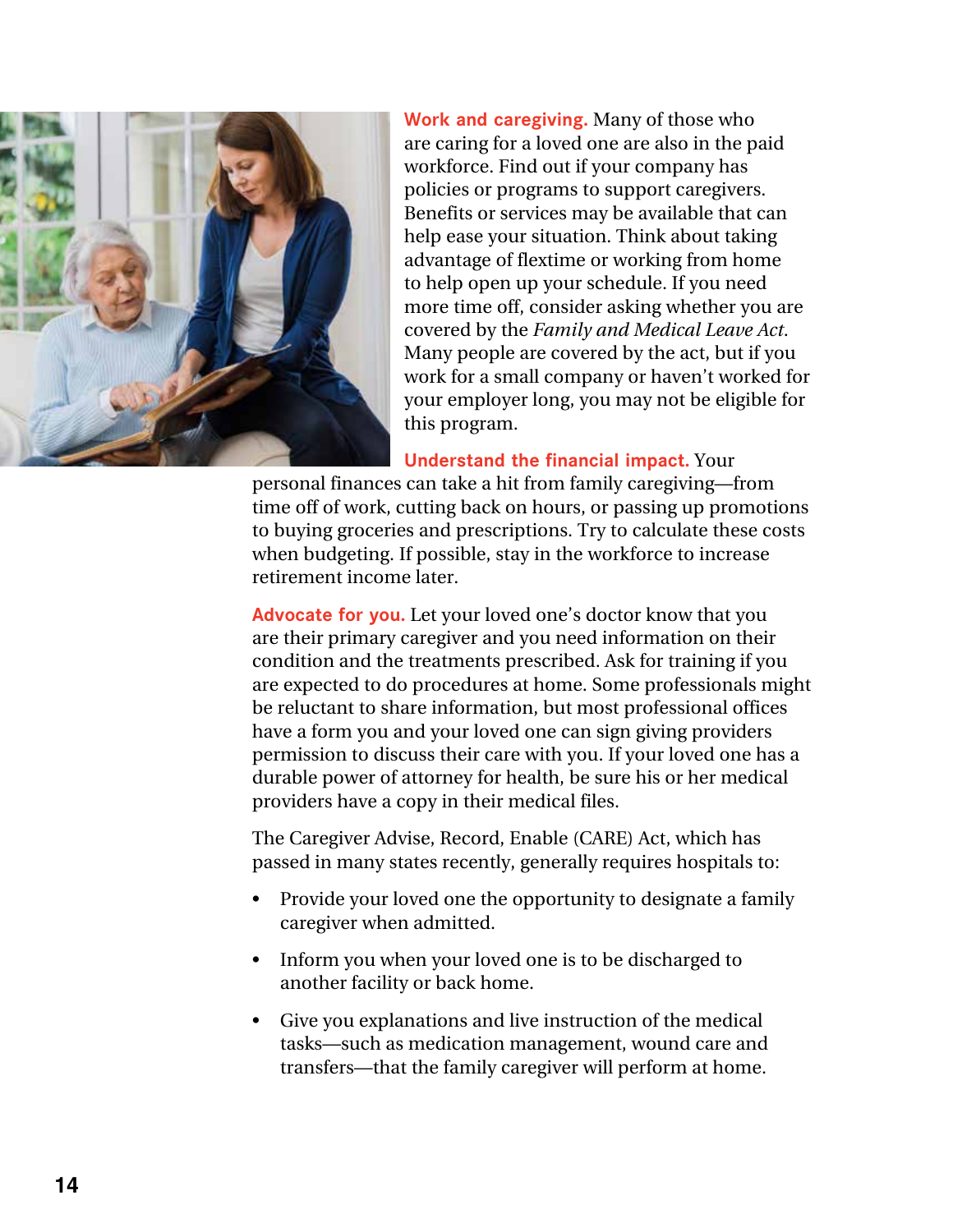You can check if your state has passed the CARE Act and read the latest news about other AARP Advocacy initiatives on **[www.aarp.org/](http://www.aarp.org/SupportCaregivers) [SupportCaregivers](http://www.aarp.org/SupportCaregivers)**.

Learn more about the CARE Act and get your free wallet card to keep with your insurance card, so you have important information about the CARE Act when you need it. Visit **[www.aarp](http://www.aarp.org/walletcards) [.org/walletcards](http://www.aarp.org/walletcards)**.

**Recognize your emotions.** How you came into the role as a caregiver can influence how you feel about the experience. Perhaps you have always been close to your loved one and you see this role as your chance to give in return the loving care they gave to you and your



family. Others may have been pushed into the responsibility and feel resentful because they are stretched with their own work and children. Then there are those who enter caregiving reluctantly, but discover it's a chance to mend a broken or distant relationship. However you arrived to this responsibility, it's helpful to recognize your emotions.

**Take care of yourself.** Allow yourself to take a break. Tend to your own needs for exercise, sleep and healthy eating. Find ways to reduce your stress and make sure to take time to have fun! If you take the time to care for yourself, you often return to your responsibilities renewed and better able to provide care for your loved one. To cope, consider tapping into social networks such as **[www.facebook.com](http://www.facebook.com)**, **[www.caringbridge.com](http://www.caringbridge.com)**, and AARP's online caregiving community at **[www.aarp.org/caregivingcommunity](http://www.aarp.org/caregivingcommunity)** for support.

**Caregiving services and support groups.** There's comfort in knowing others are experiencing the same ups and downs as you. It may also give you ideas about other strategies and resources available to lighten your load. There are community services that can help you in your journey of caregiving. Don't feel guilty about needing time off or help with understanding complex information; and remember that your loved one may also benefit from having a wider circle of care. Find services and support groups available in your community through Eldercare Locator.\*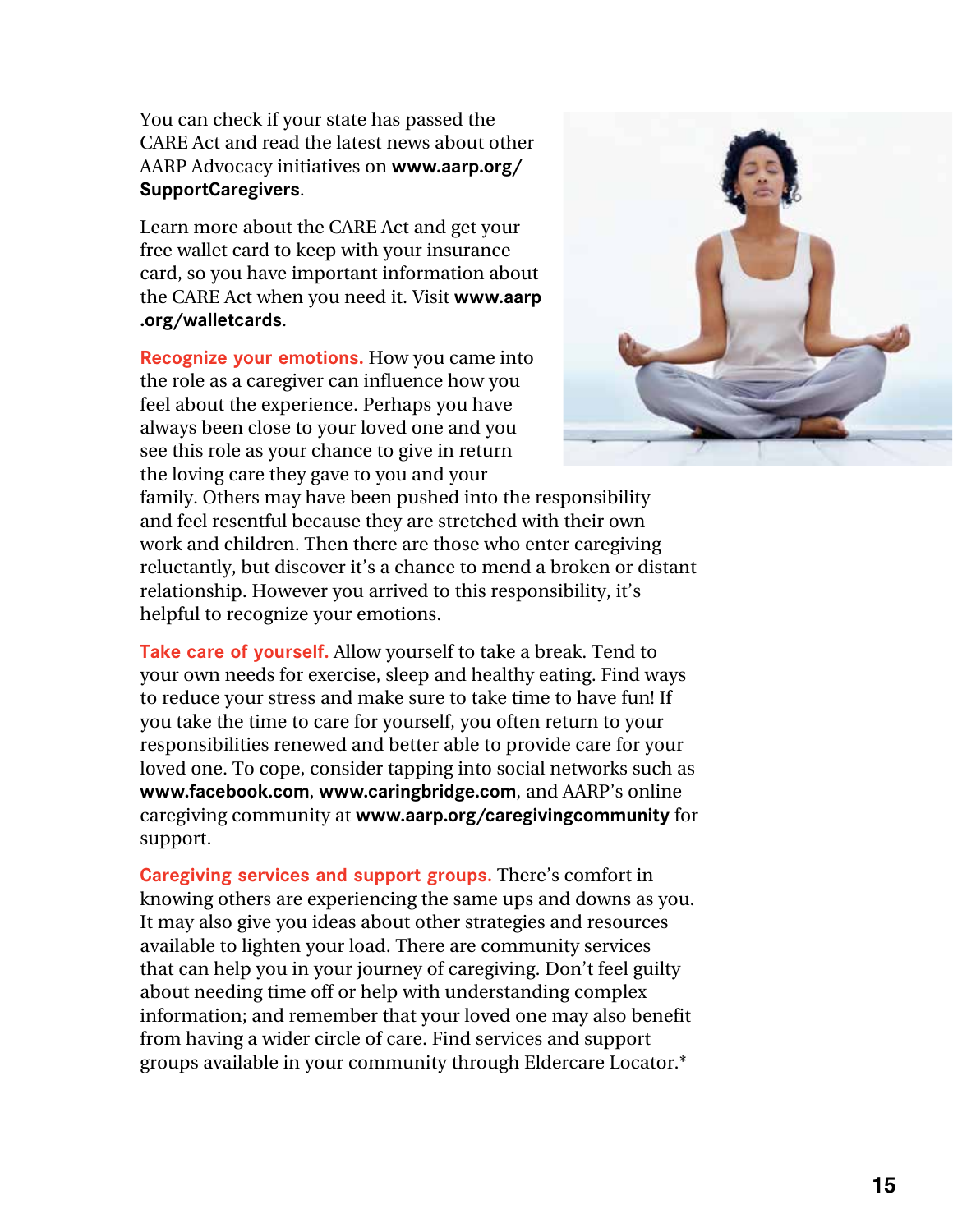## <span id="page-15-0"></span>**GLOSSARY**

#### **Activities of Daily Living (ADLs)**

Basic tasks of everyday life that include, but are not limited to, dressing, bathing, eating and toileting.

#### **Adult Day Services**

Structured, comprehensive programs, including a variety of health, social and related support services during any part of the day but for less than 24 hours, provided at centers for adults who need some supervision and/or support.

#### **Adult Protective Services**

A public agency that investigates reports of abuse and neglect of vulnerable adults, usually working with law enforcement. Immediate dangerous situations should be directed to 911 or the local police.

#### **Area Agency on Aging (AAA) or Aging and Disability Resource Center (ADRC)**

An agency designated by the state with the responsibility for planning and coordinating services for older people or for older people and adults with disabilities within a specific geographical area. Both agencies provide information, resources, assistance and links to community services.

#### **Assisted Living Residences**

Housing for those who may need help living independently, but do not need skilled nursing care. The level of assistance varies among residences and may include help with bathing, dressing, meals and housekeeping.

#### **Community Meal Program**

Balanced, nutritious meals served at community locations for those age 60 and over and their spouses.

#### **Conservator**

A person appointed by a court to handle someone's affairs when that person cannot handle them him or herself. A conservator usually handles only financial affairs.

#### **Continuing Care Retirement Communities**

Housing that offers a variety of living options and services including independent living, assisted living and skilled care, often all on the same campus, designed to meet a person's changing needs.

#### **Discharge Planner**

A professional who assists individuals and their families in developing a plan of care for an individual following a hospital or nursing home stay.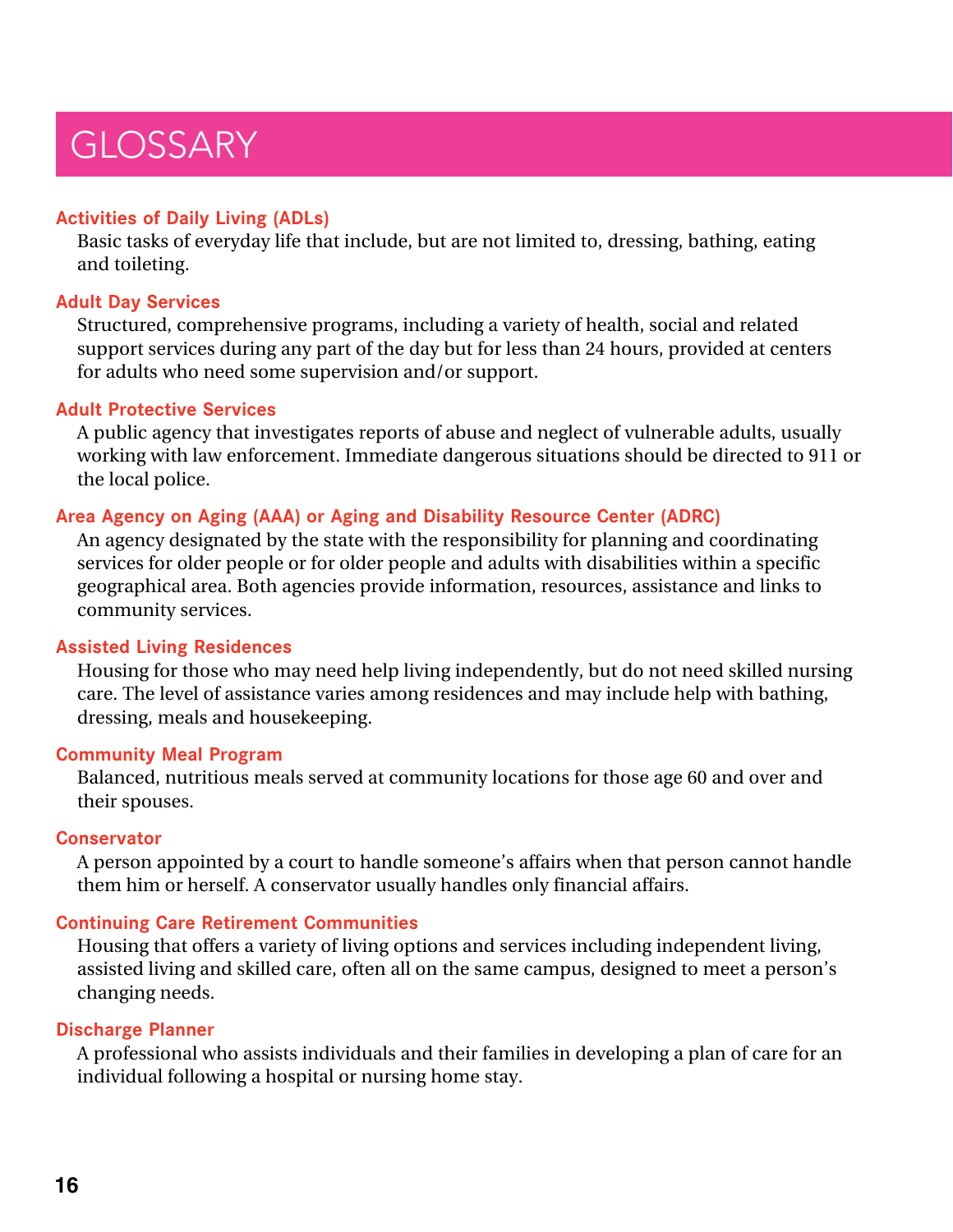#### **DNR: Do Not Resuscitate Order**

An order written by a doctor to fulfill an individual's expressed medical care wishes during a medical emergency.

#### **Durable Power of Attorney for Finances**

The durable power of attorney for finances is a legal document that allows you to give authority to another trusted person to make financial decisions on your behalf. The designation "durable" means that it will stay in effect if you become unable to manage your own financial affairs.

#### **Employee Assistance Program (EAP)**

An employee benefit program offered by many employers. EAPs are intended to help employees deal with personal issues that affect their job performance, health and well-being. EAPs generally include short-term counseling and referral services for employees and their household members.

#### **Family and Medical Leave Act**

A law that requires some employers to let you take unpaid time off work (up to 12 weeks) for illness, having/adopting a baby, or caring for an ill family member. Your job or equivalent is guaranteed when you return. If you work for a small employer or are a new employee, you may not be able to get the leave.

#### **Family Caregiver**

Anyone who provides unpaid assistance to another person who is ill, has a disability or needs help with daily activities.

#### **Guardian**

A person appointed by the court who is responsible for the care and management of another person who has been determined to be no longer capable of making decisions for him/herself.

#### **Health Care Power of Attorney (HCPA Health Care Proxy)**

A special kind of durable power of attorney in which you appoint another person to make health care decisions should you become unable to do so.

#### **Health Insurance Portability and Accountability Act (HIPAA)**

A federal law that gives you rights over your health information and sets rules and limits on who can look at and ook at and receive it. The law also permits the release of personal health information needed for patient care.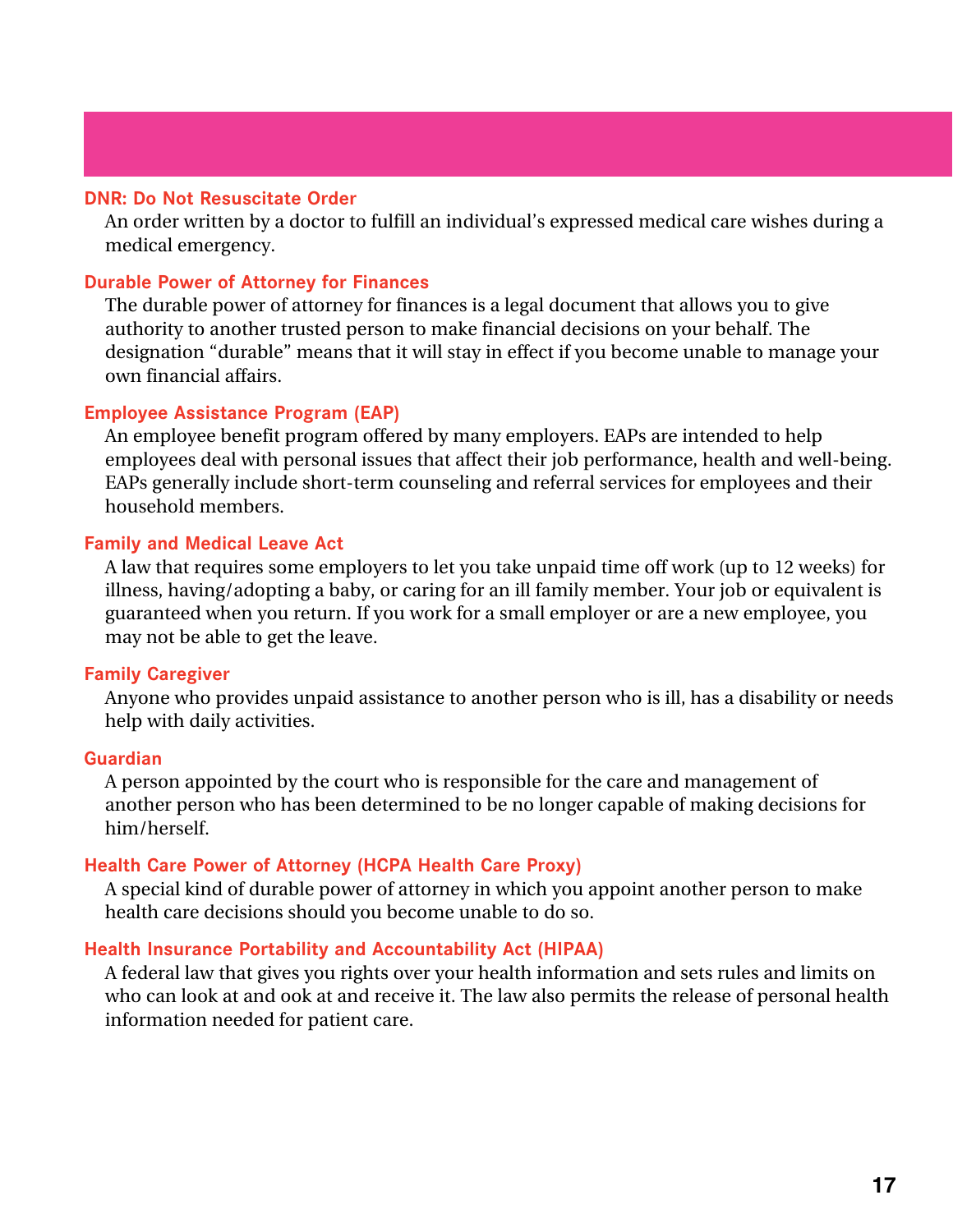## GLOSSARY *(continued)*

#### **Home Health Agency**

An agency often certified by Medicare to provide health-related services in the home such as nursing; occupational, speech, or physical therapy; social work and/or personal care.

#### **Home Health Aide**

An individual who helps with bathing, dressing, grooming, assistance with meals, and light housekeeping.

#### **Homemaker Services**

A service that provides assistance with general household activities such as meal preparation, cleaning, laundry and shopping.

#### **Hospice Care**

Professionally coordinated support services, including pain and symptom management, social services, and emotional and spiritual support for terminally ill people and their families. The care is provided at home and in other settings.

#### **Instrumental Activities of Daily Living (IADL)**

Basic tasks of everyday life that include, but are not limited to: managing money, shopping, telephone use, travel in the community, housekeeping, preparing meals and taking medications correctly.

#### **Living Will (Part of a Health Care Directive)**

A legal document that communicates a person's wishes about lifesaving medical treatments should he or she have a terminal condition and not be able to communicate their health care wishes.

#### **Long-Term Care Insurance**

Insurance that can pay part of the cost of care received in the home, assisted living residences, nursing home, and other designated services depending on the policy purchased.

#### **Long-Term Care Ombudsman**

A person who investigates and resolves complaints on behalf of residents of nursing homes and other long-term care facilities.

#### **Medicare**

A federal health insurance program for people age 65 and over, and for some younger people with disabilities. Medicare covers hospital stays, doctor visits, prescription drugs and other health care related needs. Medicare does not cover long-term care.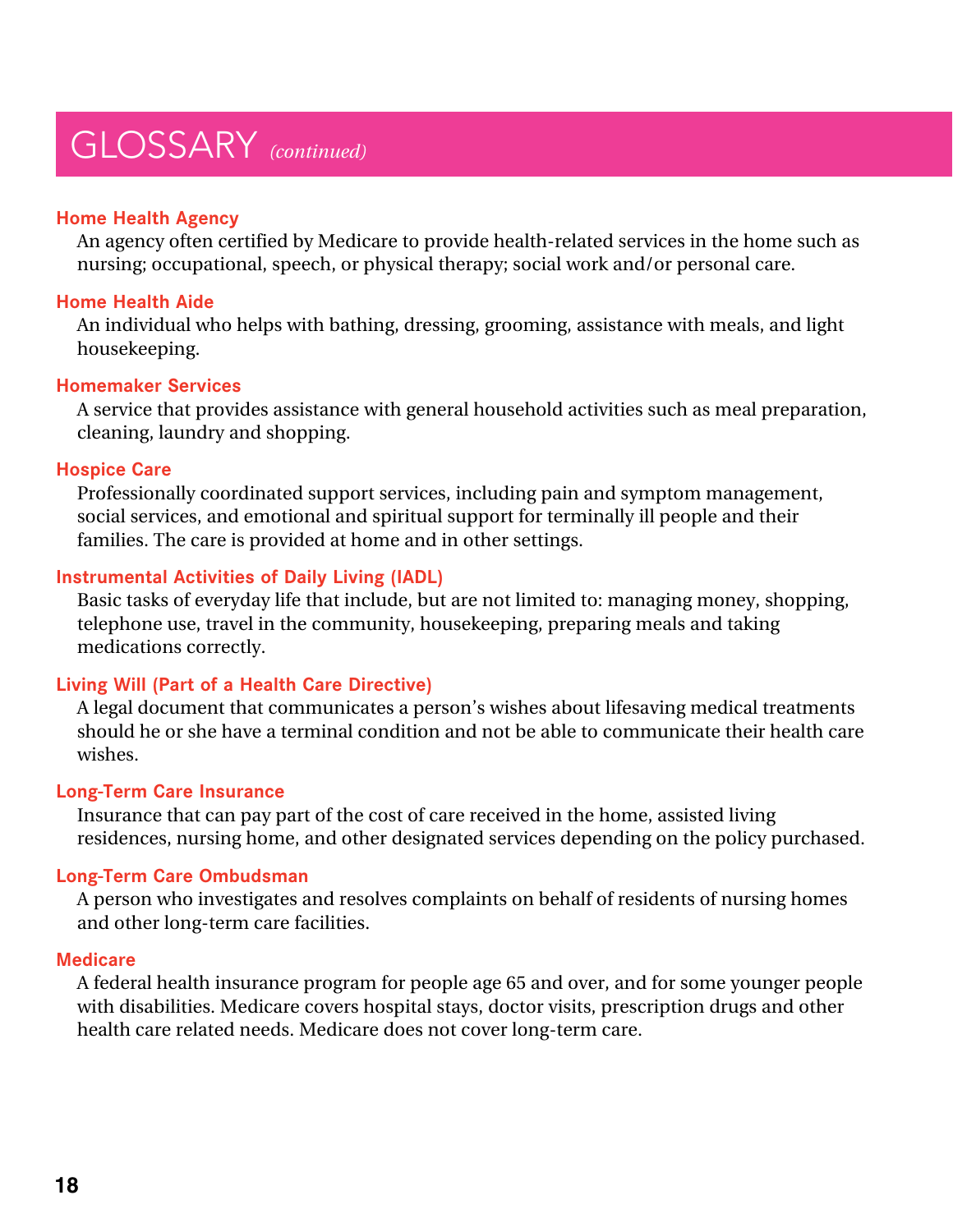#### <span id="page-18-0"></span>**Medicare Savings Program**

An assistance program for people with Medicare who need help with paying their Medicare expenses, such as premiums and possibly copays and deductibles for Medicare Parts A & B.

#### **Medicaid**

The federal/state-funded health and long-term care program for people with limited income and assets. It is administered by the states within federal guidelines, so eligibility and coverage may differ from state to state. For long-term care services, states have additional eligibility rules.

#### **Nursing Home**

A nursing facility that provides intermediate care, such as assistance with personal care and activities of daily living and/or skilled care; 24-hour medical, nursing and rehabilitation care; often a transition from hospital to home. The latter may be called a skilled nursing facility.

#### **Palliative Care**

Professionally coordinated services that focus on physical, mental, social and spiritual needs of those with life-threatening illness and their families. It seeks to maintain the highest level of comfort.

#### **Personal Emergency Response System (PERS)**

A portable electronic device with a call button that a person can use to summon help in an emergency.

#### **Respite Care**

A temporary break from providing care for a loved one. Respite care can be provided by family and/or friends through services such as attending an adult day services center. You can also have a paid home-care worker come to the home.

#### **Social Security**

A benefit earned by eligible workers that provides guaranteed inflation-adjusted monthly income for life. A person with the required number of quarters in Social Security is eligible at age 62 or if disabled. Certain family members may be eligible for benefits as well.

#### **Supplemental Security Income (SSI)**

SSI provides a monthly benefit to people who are 65 years of age and older, disabled or blind, and who have limited income and assets.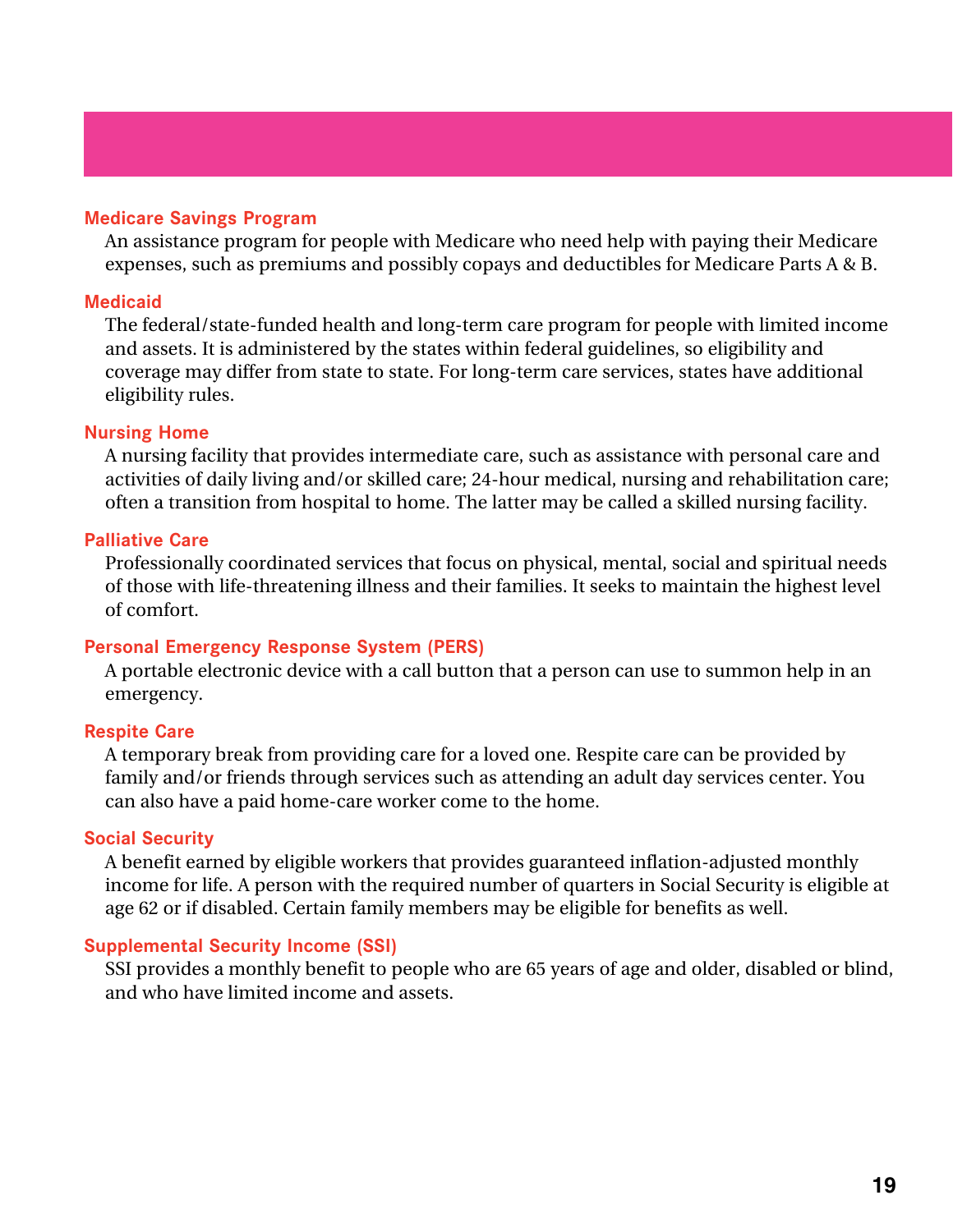## <span id="page-19-0"></span>RESOURCES

**AARP Caregiving Resource Center: <www.aarp.org/caregiving>** or **877-333-5885**

Your one-stop shop for tips, tools and resources while caring for a loved one. For Spanish resources visit **[www.aarp.org/cuidar](http://www.aarp.org/cuidar)** or call **888-971-2013**.

#### **AARP Advance Directive Forms: <www.aarp.org/advancedirectives>**

Free, downloadable state-specific advance directive forms and instructions.

#### **AARP Care Guides: [www.aarp.org/careguides](http://www.aarp.org/careguides)**

Take the stress out of caregiving with these targeted, easy-to-use guides.

**AARP Local Caregiver Resource Guides: [www.aarp.org/caregiverresourceguides](http://www.aarp.org/caregiverresourceguides)** Local resources that help make caregiving easier.

#### **AARP Caregiving Tools: [www.aarp.org/caregivingtools](http://www.aarp.org/caregivingtools)**

AARP's suite of web-based tools will help you find services, keep track of health records and more.

#### **AARP Medicare Q&A Tool: [www.aarp.org/MedicareQA](http://www.aarp.org/MedicareQA)**

An easy-to-use online tool that provides answers to frequently asked questions about Medicare.

#### **AARP Health Law Answers: [www.healthlawanswers.org](http://www.healthlawanswers.org)**

An online tool designed to help you understand what the health care law means for you and your family and where to go for information in your state.

#### **AARP** *I Heart Caregivers***: [www.aarp.org/iheartcaregivers](http://www.aarp.org/iheartcaregivers)**

Share your caregiving story and connect with others.

#### **AARP Long-Term Care Cost Calculator:<www.aarp.org/longtermcarecosts>** Find and compare the costs of home care, assisted living and other services throughout the United States.

#### **AARP Online Caregiving Community: [www.aarp.org/caregivingcommunity](http://www.aarp.org/caregivingcommunity)**

Join our community & connect with other caregivers like you.

#### **Administration on Community Living (ACL): [www.acl.gov](http://www.acl.gov)**

The federal agency responsible for advancing the concerns and interests of older people. The website has a variety of tools and information for older adults and family caregivers.

#### **Alzheimer's Association: <www.alz.org>** or **800-272-3900**

Resources, tools, and a 24-hour helpline for people with Alzheimer's disease and their families.

#### **American Cancer Society: [www.cancer.org](http://www.cancer.org)** or **800-227-2345.**

From basic information about cancer and its causes to in-depth information on specific cancer types including risk factors, early detection, diagnosis and treatment options.

#### **American Diabetes Association: [www.diabetes.org](http://www.diabetes.org)** or **800-342-2383**

Resources and research to prevent, cure and manage diabetes.

#### **American Heart Association: [www.heart.org](http://www.heart.org)** or **800-242-8721**

Resources will help you better care for someone who has heart disease or who has had a heart attack, heart surgery or a stroke.

#### **Argentum: [www.argentum.org](http://www.argentum.org)**

Information and resources on assisted living options and how to find them.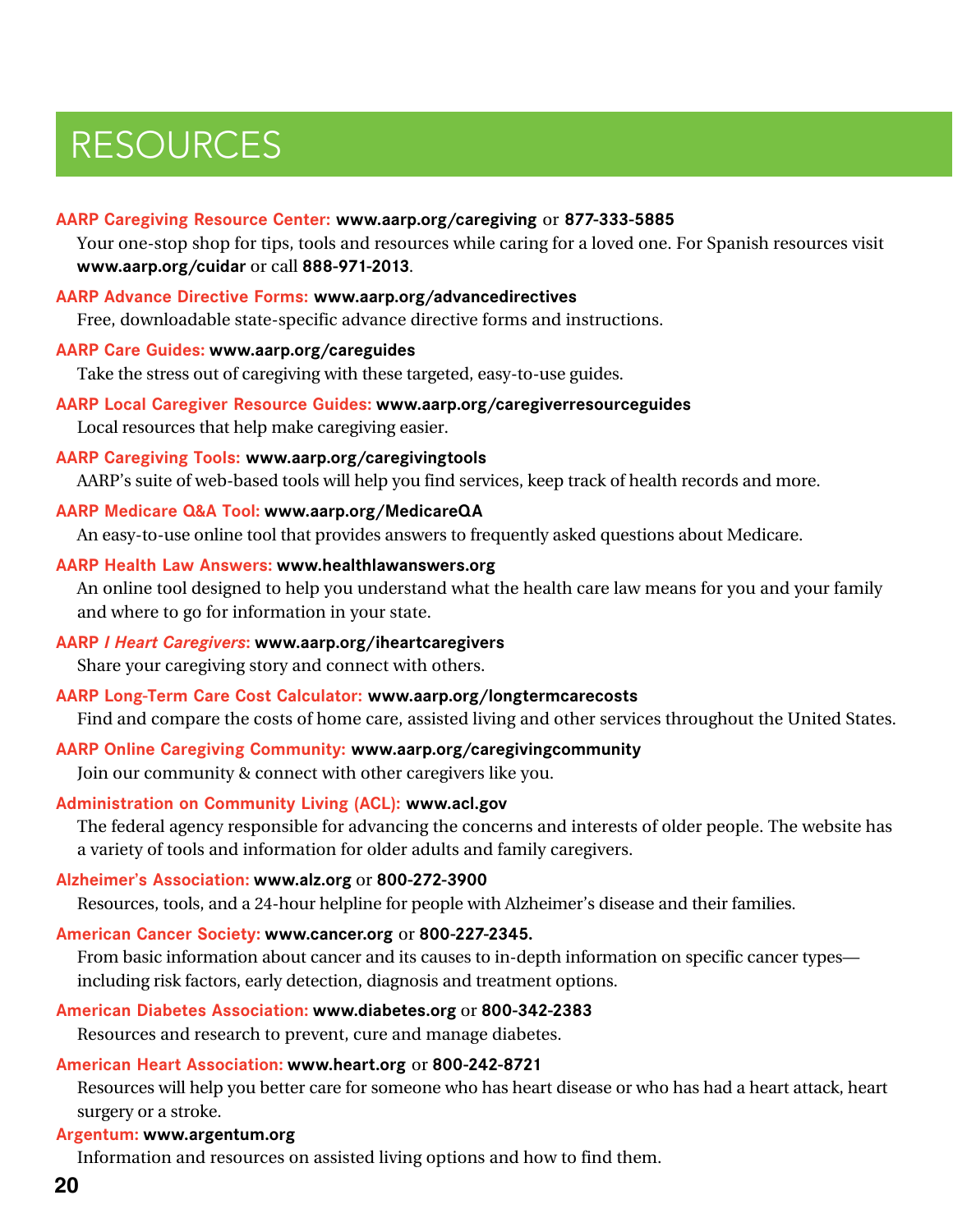#### **[Care.com](http://Care.com): [www.care.com](http://www.care.com)**

Improving the lives of families and caregivers by helping them connect in a reliable and easy way.

#### **Caregiver Action Network: [www.caregiveraction.org](http://www.caregiveraction.org)** or **202-454-3970**

Information, educational materials and support for family caregivers.

#### **CaringInfo: <www.caringinfo.org>**

A national engagement initiative to improve care at the end of life.

#### **Eldercare Locator: <www.eldercare.gov>** or **800-677-1116**

A public service of the U.S. Administration on Aging that connects caregivers to local services and resources for older adults.

#### **Elizabeth Dole Foundation: [www.elizabethdolefoundation.org](http://www.elizabethdolefoundation.org)**

Created to help American military caregivers by strengthening the services afforded to them through innovation, evidence-based research, and collaboration.

#### **Family Caregiver Alliance: <www.caregiver.org>** or **800-445-8106**

Tools and resources for family caregivers, including the Family Care Navigator, a state-by-state list of services and assistance.

#### **LeadingAge: <www.leadingage.org>**

Consumer information on long-term care facilities and services, and how to access them.

#### **Medicare: [www.medicare.gov](http://www.medicare.gov)** or **800-633-4227**

Provides information about the Medicare program and how to find Medicare plans and providers. Caregivers will also find a tool on the website to compare home health care agencies and nursing homes. The official U.S. government site for Medicare.

#### **National Academy of Elder Law Attorneys: [www.naela.org](http://www.naela.org)**

A professional association of attorneys who specialize in legal services for older adults and people with special needs. Find information on legal issues affecting older adults and a database of elder law attorneys by state.

#### **National Alliance for Caregiving: <www.caregiving.org>**

This organization is dedicated to improving the quality of life for caregivers and those they care for through research, innovation and advocacy.

#### **National Alliance for Hispanic Health: [www.healthyamericas.org](http://www.healthyamericas.org)** or **866-783-2645**

The Hispanic Family Health Helpline and its Su Familia provide free and confidential health information for Hispanic families.

#### **National Association for Home Care & Hospice: [www.nahc.org](http://www.nahc.org)**

Consumer information on how to select a home care provider or hospice.

#### **National Association of Home Builders: [www.nahb.org/caps](http://www.nahb.org/caps)** or **800-368-5242**

A web-based directory of certified aging-in-place specialists who can identify and/or provide home modifications that make a home accessible, safer and more comfortable.

#### **National Association of Social Workers: <www.socialworkers.org>**

This organization maintains a directory of licensed social workers at **[www.helppro.com/nasw](http://www.helppro.com/nasw)**.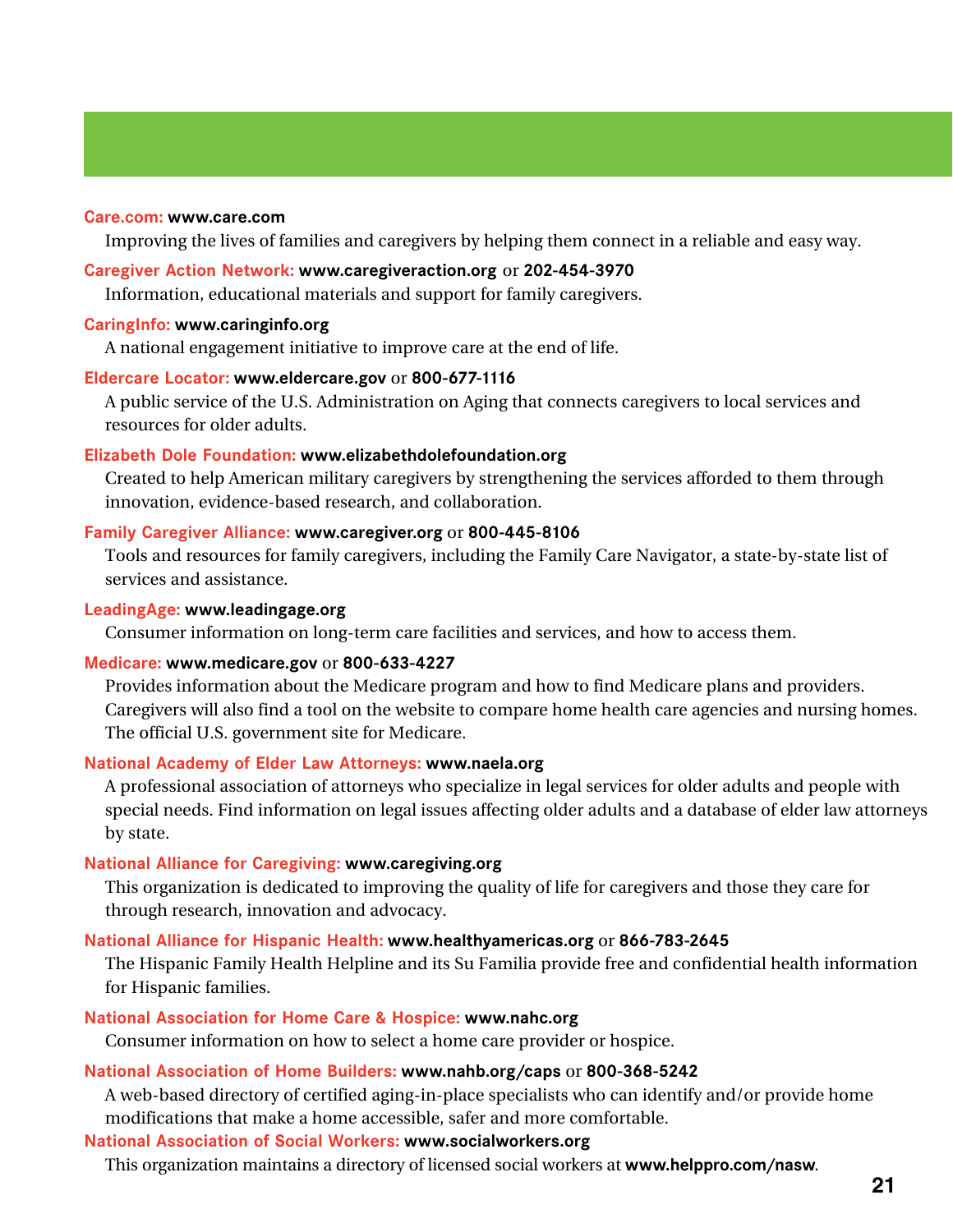## RESOURCES *(continued)*

- **National Clearinghouse for Long-Term Care Information: [www.longtermcare.gov](http://www.longtermcare.gov)** Information and tools to help plan for long-term care needs.
- **National Hospice and Palliative Care Organization: <www.nhpco.org>** or **800-646-6460**

Provides free consumer information on hospice care and puts the public in direct contact with hospice programs.

#### **National Multiple Sclerosis Society: [www.nationalmssociety.org](http://www.nationalmssociety.org)**

Offers resources and support to navigate the best life through the challenges of MS.

- **National Parkinson Foundation: [www.parkinson.org](http://www.parkinson.org)** or **800-473-4636** Events, research progress and resources for those affected by Parkinson's disease.
- **National Respite Network: [www.archrespite.org](http://www.archrespite.org)**

A service that helps people locate respite services.

**NIH Senior Health: <www.nihseniorhealth.gov>**or **800-222-2225**

Fact sheets from the U.S. National Institutes of Health can be viewed online or ordered for free.

#### **Rosalynn Carter Institute for Caregiving: [www.rosalynncarter.org](http://www.rosalynncarter.org)**

Created to support caregivers, both family and professional, through efforts of advocacy, education, research and service.

#### **SAGECAP: <www.sageusa.org/sagecap>**

An organization providing counseling, information, support groups and more to gay, lesbian, and bisexual and transgender caregivers.

#### **Social Security Administration: <www.ssa.gov>**or **800-772-1213**

Help and information on eligibility and benefits are available online from 5 a.m. to 1 a.m. ET Monday through Friday; 5 a.m. to 11 p.m. ET Saturday; and 8 a.m. to 11:30 p.m. ET Sunday. Phone help is available 7 a.m. to 7 p.m. ET Monday through Friday.

#### **State Health Insurance Assistance Program (SHIP): [www.shiptacenter.org](http://www.shiptacenter.org)** or **877-839-2675**

Your local SHIP offers one-on-one counseling assistance for people with Medicare and their families.

#### **The Conversation Project: [www.theconversationproject.org](http://www.theconversationproject.org)**

Created to help people talk about their wishes for end-of-life care.

#### **Veterans Affairs: [www.caregiver.va.gov](http://www.caregiver.va.gov)** or **855-260-3274**

Provides supports and services for families caring for veterans. Connects caregivers with local caregiver support programs for veterans.

#### **Village to Village Network: <www.vtvnetwork.org>**

An organization that helps communities start Villages, which are membership-based groups that respond to the needs of older people within a geographic area. Find Villages across the U.S. online.

#### **2-1-1: [www.211.org](http://www.211.org)**

A free and confidential service that helps people across North America find the local resources they need.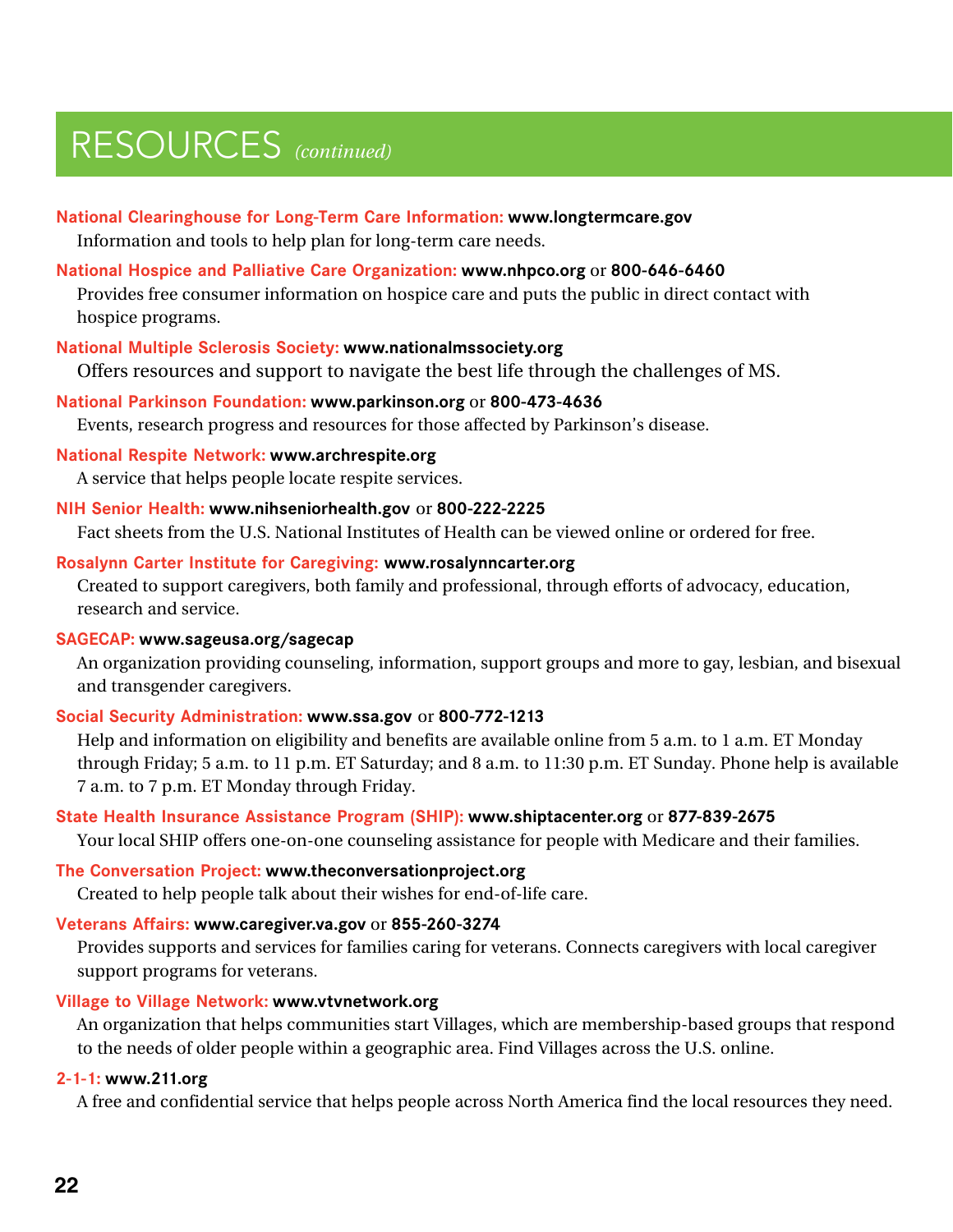### <span id="page-22-0"></span>**GOALS & NEEDS CHECKLIST**

Use this list to start the conversation about what is most important to your loved ones and what strengths they bring to bear.

|                                                                                                                                                                                                                                                                                                                                                                                                                                                                                          | <b>Strengths</b>                                                                                                                                                           |
|------------------------------------------------------------------------------------------------------------------------------------------------------------------------------------------------------------------------------------------------------------------------------------------------------------------------------------------------------------------------------------------------------------------------------------------------------------------------------------------|----------------------------------------------------------------------------------------------------------------------------------------------------------------------------|
| To remain healthy and active<br>. To stay/move near family<br>___ To remain in my own home for as long as possible<br>___ To stay active with religious or community groups<br>__ To maintain hobbies<br>____ To be around people<br>To move to a residence with support services<br>$\frac{1}{2}$ To move to a more accessible home (one story or<br>apartment with elevator)<br>To be financially secure and/or to budget for<br>future needs<br>To travel/visit home country<br>Other | Able to advocate for self<br>___ Adequate savings and/or income<br>__ Low-maintenance single-story home<br>Family and friends nearby<br>Relationships with family<br>Other |

First determine if there is an immediate need under each area. If there is not a pressing issue, prioritize the tasks to be addressed and develop a timeline.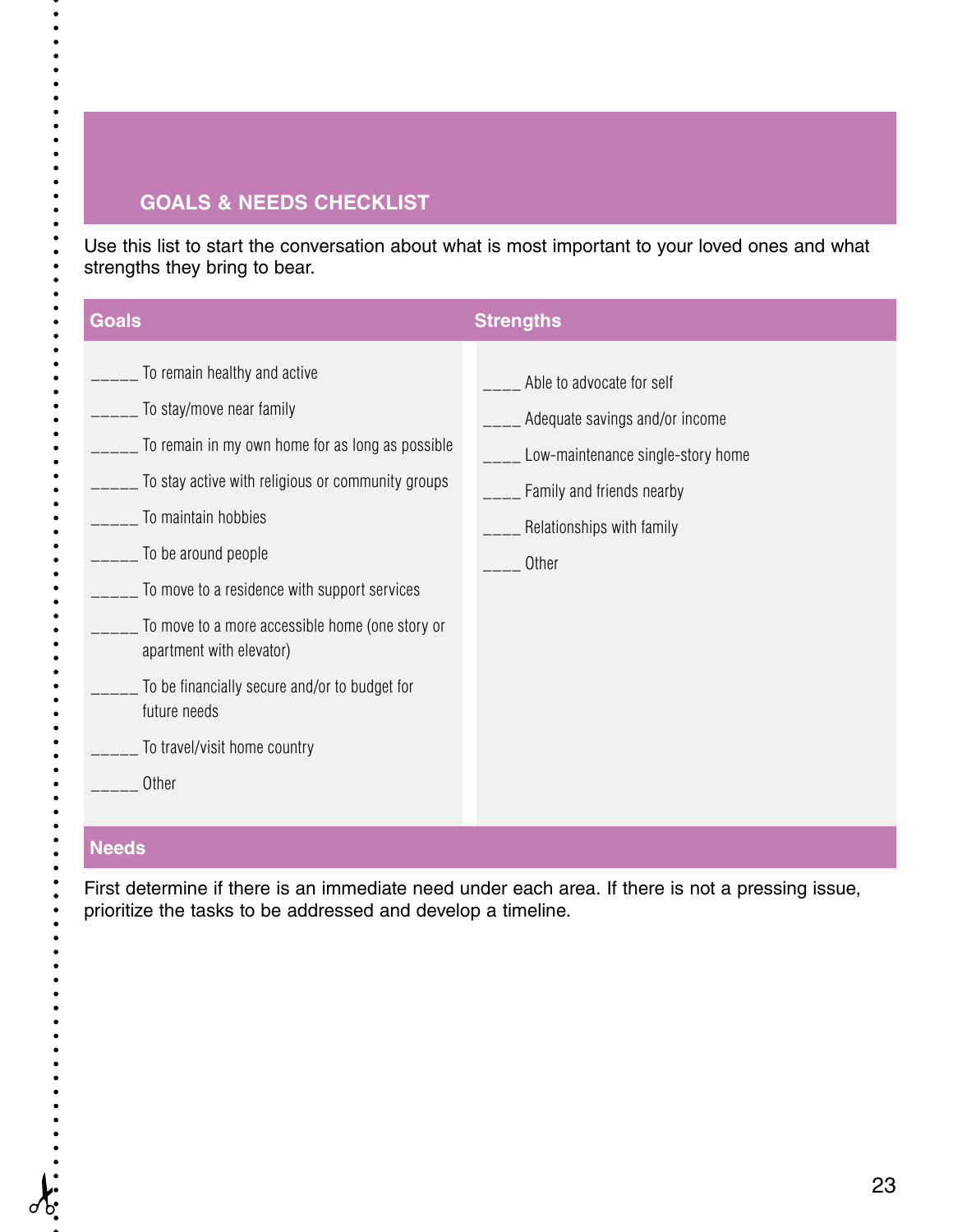#### <span id="page-23-0"></span>**GENERAL NEEDS ASSESSMENT**

(One for each individual who will need care)

| <b>Area of Need</b>                      | <b>Types of Possible Tasks</b>                                                                                                                                                                                                                                                                             | <b>Point Person</b> |
|------------------------------------------|------------------------------------------------------------------------------------------------------------------------------------------------------------------------------------------------------------------------------------------------------------------------------------------------------------|---------------------|
| Home Maintenance and<br>Living Situation | ____ Pay rent/mortgage<br>$\frac{1}{2}$ Home repairs/modifications<br>____ Ongoing maintenance<br>____ Safety concerns<br>____ Grocery shopping & meal preparation<br>$\frac{1}{1}$ Lawn care<br>____ Pet care<br>____ Housekeeping<br>____ Research alternative living situations<br>$\frac{1}{2}$ Other: |                     |
| <b>Financial Affairs</b>                 | ____ Paying bills<br>____ Keeping track of financial records<br>____ Managing assets<br>$\frac{1}{2}$ Applying for and supervising public benefits                                                                                                                                                         |                     |
| <b>Transportation Needs</b>              | $\frac{1}{1}$ Driving decisions<br>____ Coordinating rides<br>____ Locating transportation services                                                                                                                                                                                                        |                     |
| <b>Personal Care</b>                     | ____ Coordinating personal care activities<br>____ Help with daily grooming and dressing<br>____ Rides to hair stylist<br>____ Clothes shopping                                                                                                                                                            |                     |

 $\sigma_{c}$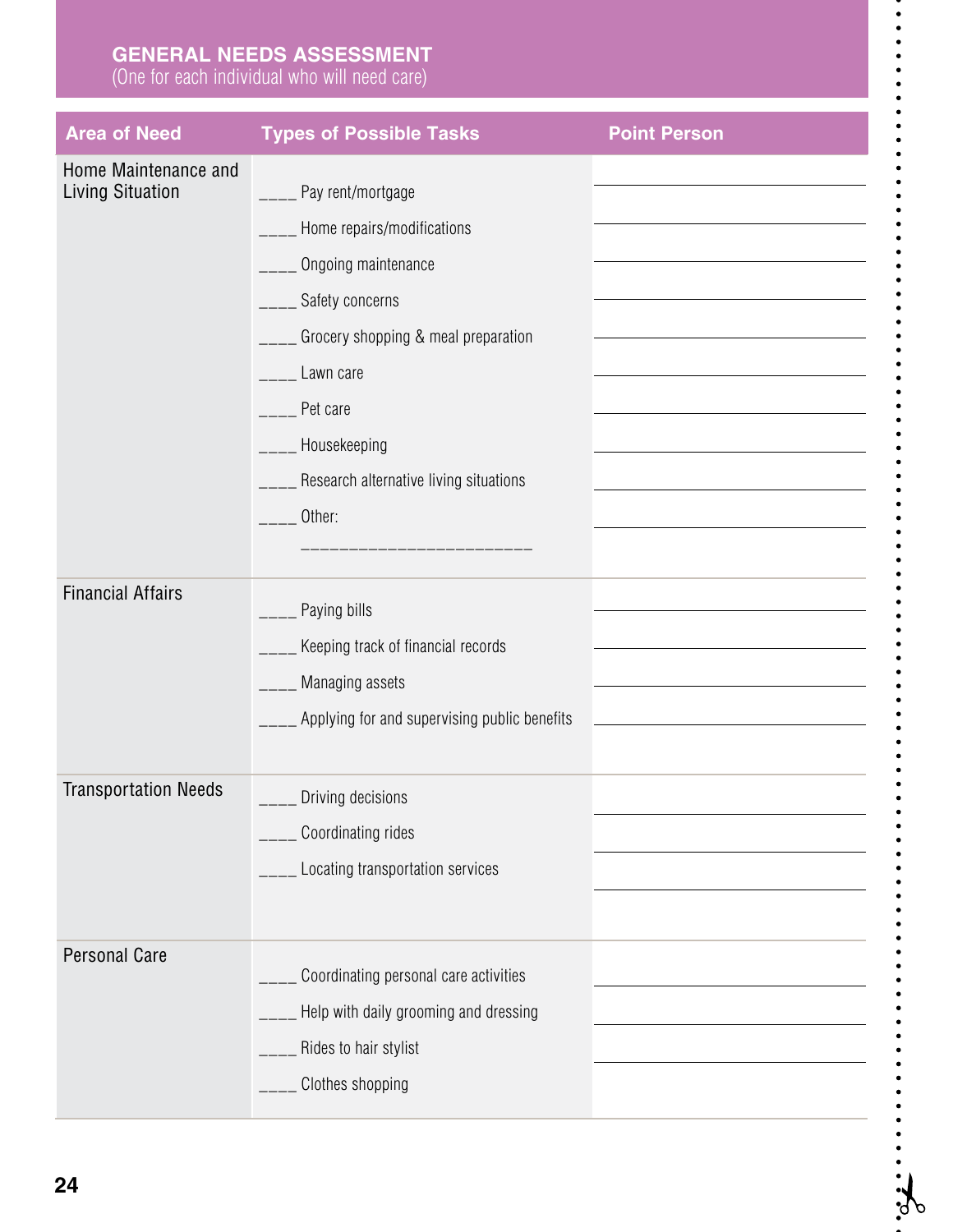### GENERAL NEEDS ASSESSMENT (One for each individual who will need care)

| <b>Area of Need</b>     | <b>Types of Possible Tasks</b>                                              | <b>Point Person</b> |
|-------------------------|-----------------------------------------------------------------------------|---------------------|
| <b>Health Care</b>      |                                                                             |                     |
|                         | Monitor and record physical and                                             |                     |
|                         | emotional symptoms                                                          |                     |
|                         | Arrange medical appointments,                                               |                     |
|                         | transportation, and someone to<br>accompany as needed                       |                     |
|                         | Submit medical insurance and bills                                          |                     |
|                         | ___ Explain medical decisions                                               |                     |
|                         | Medication management (fill                                                 |                     |
|                         | prescriptions, fill pill boxes, give<br>reminders and dispense medications) |                     |
|                         | Perform medical tasks (wound care,                                          |                     |
|                         | injections, and catheter)                                                   |                     |
|                         | Obtain medical bracelet and/or medical                                      |                     |
|                         | alert system if needed                                                      |                     |
| Communications          |                                                                             |                     |
|                         | Keeping family caregiving team informed                                     |                     |
|                         | Coordinating team visits                                                    |                     |
|                         | ___ Daily check-in                                                          |                     |
|                         | Obtain cell phone and/or Internet to                                        |                     |
|                         | enhance communication                                                       |                     |
| Socialization           |                                                                             |                     |
|                         | ___ Sending greeting and thank-you notes                                    |                     |
|                         | ____ Arranging for visitors                                                 |                     |
|                         | ____ Arranging outings                                                      |                     |
|                         |                                                                             |                     |
| <b>Adaptive Devices</b> | Ordering, maintaining and paying for                                        |                     |
|                         | adaptive devices                                                            |                     |
|                         | Training on how to use devices                                              |                     |
|                         | <b>Other</b>                                                                |                     |
|                         |                                                                             |                     |

Q β.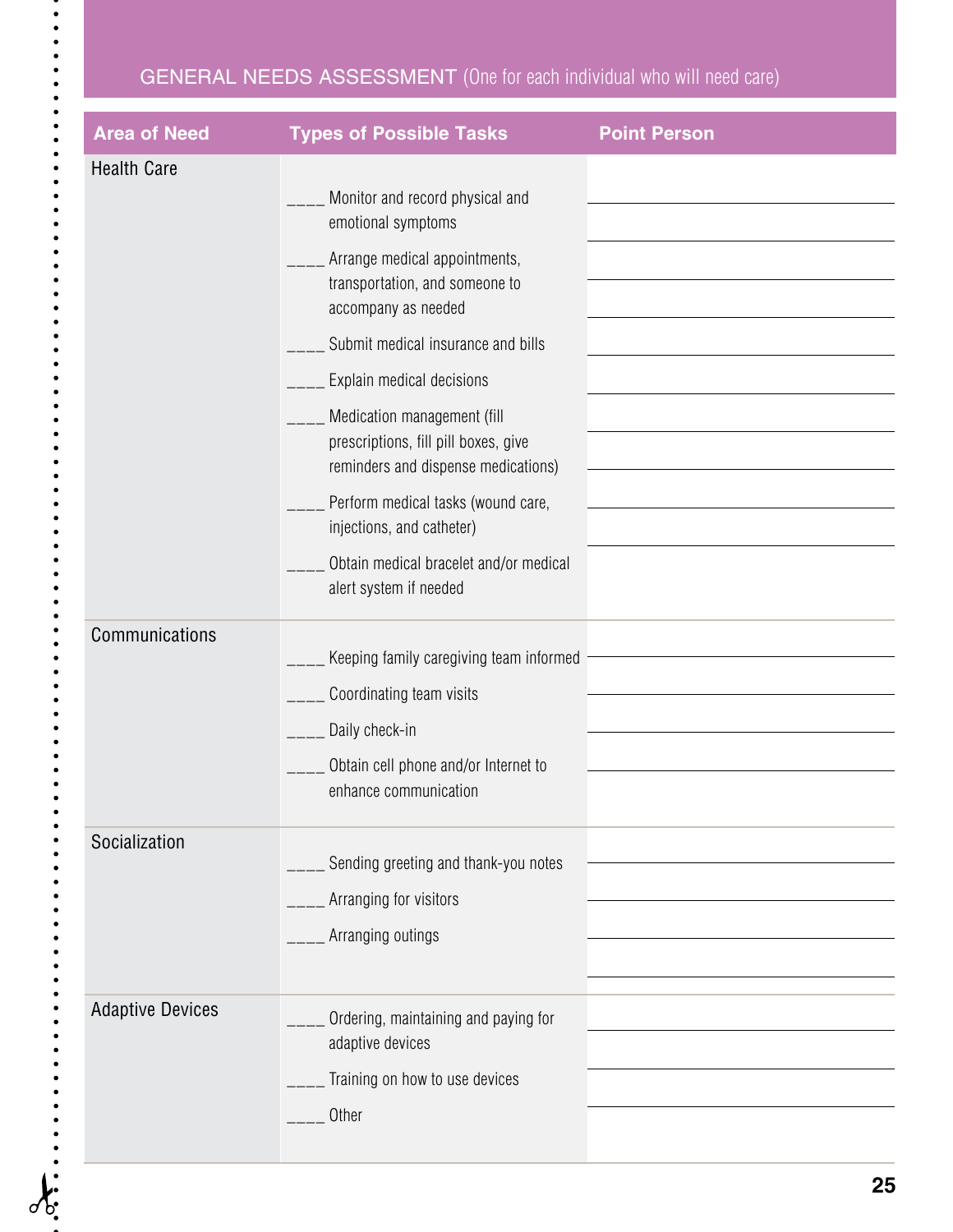#### **PERSONAL INFORMATION CHECKLIST**

(One for each individual who will need care)

#### **NAME**

| $\mathbf X$ | <b>Personal Information</b>                                                               | <b>Where Is It Kept?</b><br>(attach copy of documents)t | <b>Contact Name</b> |
|-------------|-------------------------------------------------------------------------------------------|---------------------------------------------------------|---------------------|
|             | Social Security Card                                                                      |                                                         |                     |
|             | <b>Birth Certificate</b>                                                                  |                                                         |                     |
|             | Marriage Certificate                                                                      |                                                         |                     |
|             | Death Certificate (for deceased spouse)                                                   |                                                         |                     |
|             | Divorce Papers                                                                            |                                                         |                     |
|             | <b>Military Records</b><br>branch of service VA ID#:<br>discharge papers:                 |                                                         |                     |
|             | Driver's License/Organ Donor Card                                                         |                                                         |                     |
|             | Passport/Citizenship Papers                                                               |                                                         |                     |
|             | Address Books (names and addresses of<br>friends and colleagues)                          |                                                         |                     |
|             | Lists of church & community memberships<br>and contact information                        |                                                         |                     |
|             | Information on waiting lists or contracts with retirement<br>communities or nursing homes |                                                         |                     |
|             | Information on funeral arrangements                                                       |                                                         |                     |
|             | Pet Care: Vet, Sitter, Walker                                                             |                                                         |                     |
|             | Beautician/Barber                                                                         |                                                         |                     |
|             | Lawyer                                                                                    |                                                         |                     |
|             | Other                                                                                     |                                                         |                     |
|             | Passwords                                                                                 |                                                         |                     |

 $\mathcal{F}_{\mathcal{E}}$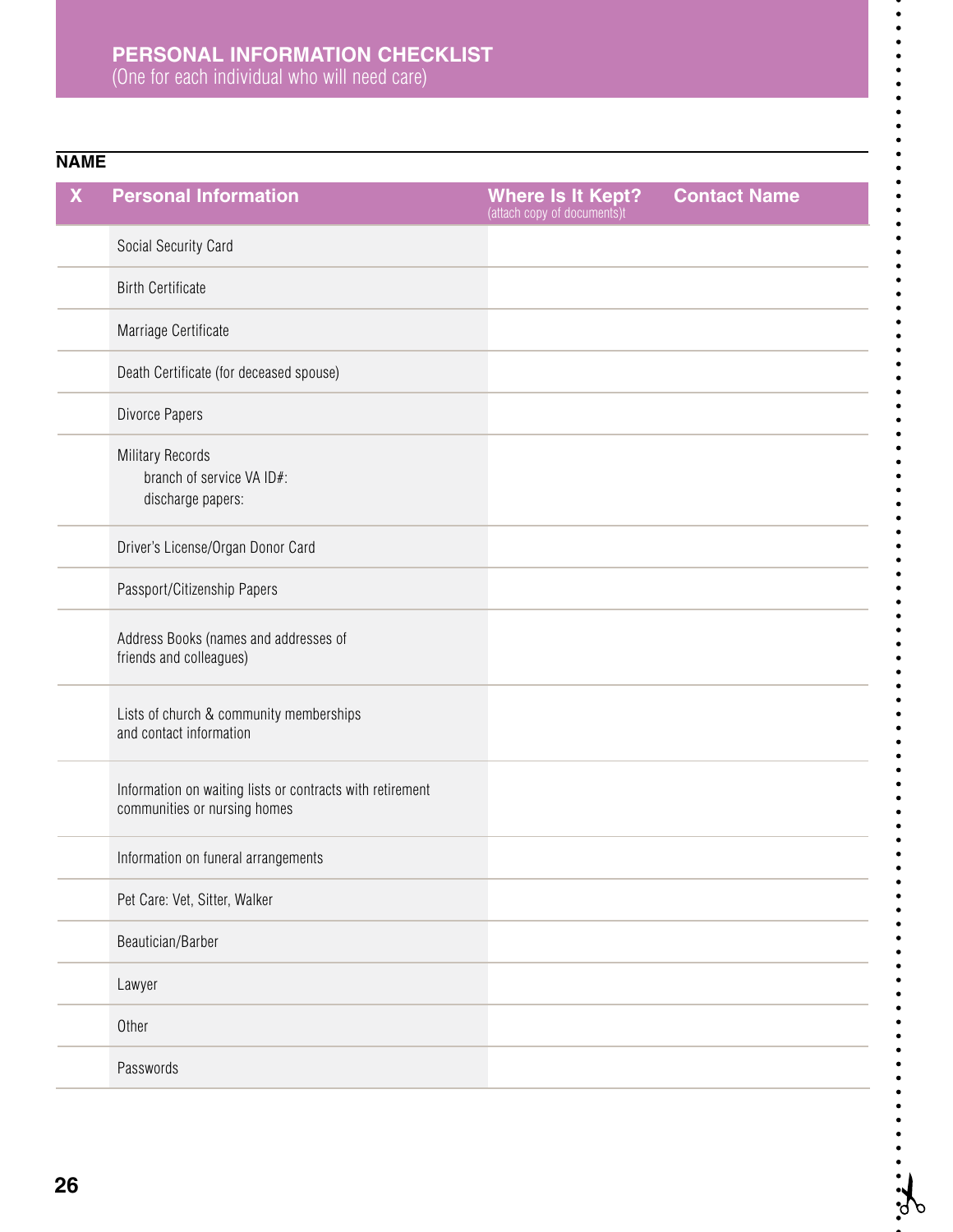## **HOME MAINTENANCE CHECKLIST**

 $\alpha$ 

| X | <b>Home Item</b>                                                 | <b>Where Is It Kept?</b><br>(attach copy of documents) | <b>Contact Name</b> |
|---|------------------------------------------------------------------|--------------------------------------------------------|---------------------|
|   | Mortgage Company Name:                                           |                                                        |                     |
|   | Amount due:                                                      |                                                        |                     |
|   | Rental Management Company:                                       |                                                        |                     |
|   | Amount due:                                                      |                                                        |                     |
|   | Rental/Real Estate Agent:                                        |                                                        |                     |
|   | Gas/Electric/Water Company:                                      |                                                        |                     |
|   | Cable/Internet/Telephone:                                        |                                                        |                     |
|   | Home Security Company:                                           |                                                        |                     |
|   | Neighbor's Contact Information                                   |                                                        |                     |
|   | Homeowners Insurance Agent:                                      |                                                        |                     |
|   | Insurance Policy #:                                              |                                                        |                     |
|   | Homeowners Premium:                                              |                                                        |                     |
|   | Garbage Service/Garbage Pickup Day is:                           |                                                        |                     |
|   | M T W Th F (circle)                                              |                                                        |                     |
|   | Recycle Service Pickup Day is:                                   |                                                        |                     |
|   | M T W Th F (circle)                                              |                                                        |                     |
|   | <b>Home Services:</b><br>Handy person<br>Lawn care<br>Appliances |                                                        |                     |
|   | <b>Passwords</b>                                                 |                                                        |                     |
|   | Computer(s) password clue(s)                                     |                                                        |                     |
|   | Phone messages password clue                                     |                                                        |                     |
|   | Cell phone                                                       |                                                        |                     |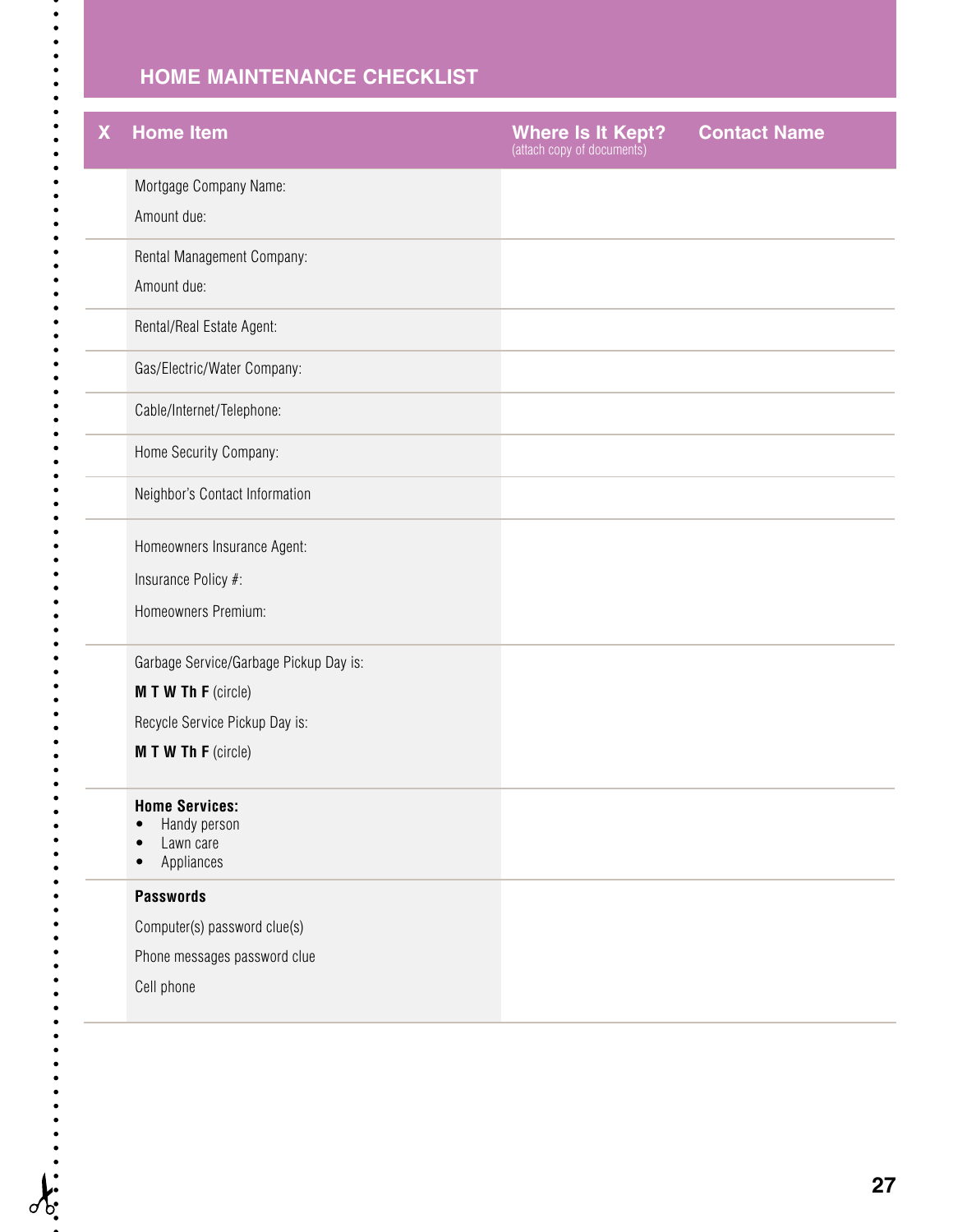## **HEALTH CHECKLIST**

| <b>PHARMACY Name</b>    | <b>PHONE#</b> |
|-------------------------|---------------|
| <b>LOCATION</b>         |               |
| <b>PHARMACY Name</b>    | <b>PHONE#</b> |
| <b>LOCATION</b>         |               |
| <b>DOCTOR Name</b>      | <b>PHONE#</b> |
| <b>ADDRESS</b>          |               |
| <b>DOCTOR Name</b>      | <b>PHONE#</b> |
| <b>ADDRESS</b>          |               |
| <b>DOCTOR Name</b>      | <b>PHONE#</b> |
| <b>ADDRESS</b>          |               |
| <b>DOCTOR Name</b>      | <b>PHONE#</b> |
| <b>ADDRESS</b>          |               |
| <b>DENTIST Name</b>     | <b>PHONE#</b> |
| <b>ADDRESS</b>          |               |
| <b>HOME CARE AGENCY</b> | <b>PHONE#</b> |
| <b>ADDRESS</b>          |               |

 $\mathcal{F}_{\mathcal{E}}$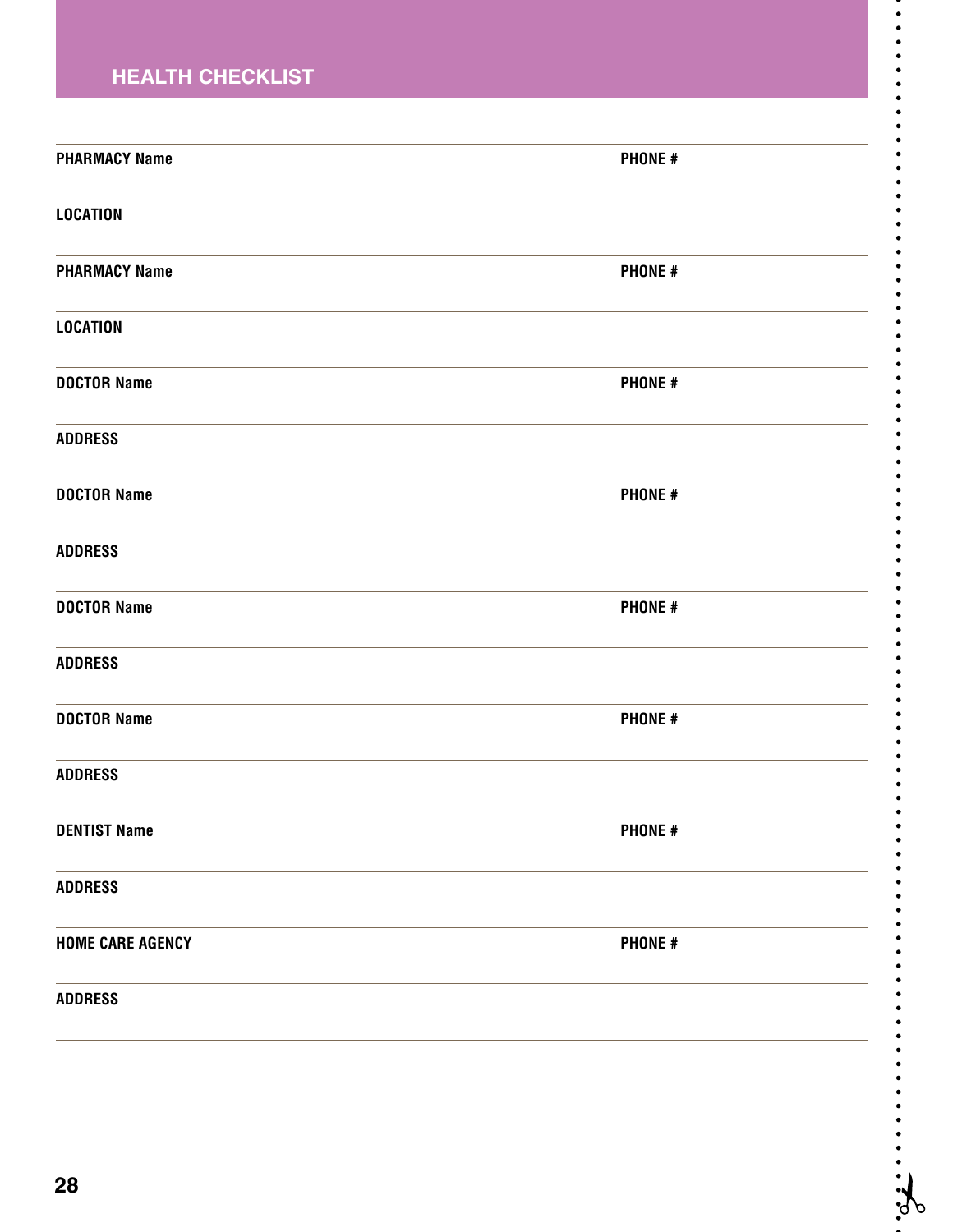### **HEALTH CHECKLIST** (continued)

 $\alpha$ 

| X | Item                                                                                       | Where Is It Kept? | <b>Contact Name</b> |
|---|--------------------------------------------------------------------------------------------|-------------------|---------------------|
|   | Medicare Original or Medicare Advantage (company name):<br>ID Number:                      |                   |                     |
|   |                                                                                            |                   |                     |
|   | Medicare Prescription Drug Coverage (company name):                                        |                   |                     |
|   | ID Number:<br>(does not apply to an Advantage plan with drug coverage)                     |                   |                     |
|   | Other Health Insurance Policy (Medigap):                                                   |                   |                     |
|   | Company:                                                                                   |                   |                     |
|   | Premium:                                                                                   |                   |                     |
|   | Payment schedule:                                                                          |                   |                     |
|   | Veterans Health System:<br>ID $#$ :                                                        |                   |                     |
|   | Do Not Resuscitate (DNR) Order:                                                            |                   |                     |
|   | Physician Orders for Life-Sustaining Treatment (POLST) form-<br>if available in your state |                   |                     |
|   | Living Will/Advance Directives                                                             |                   |                     |
|   | Durable Power of Attorney for Health Care                                                  |                   |                     |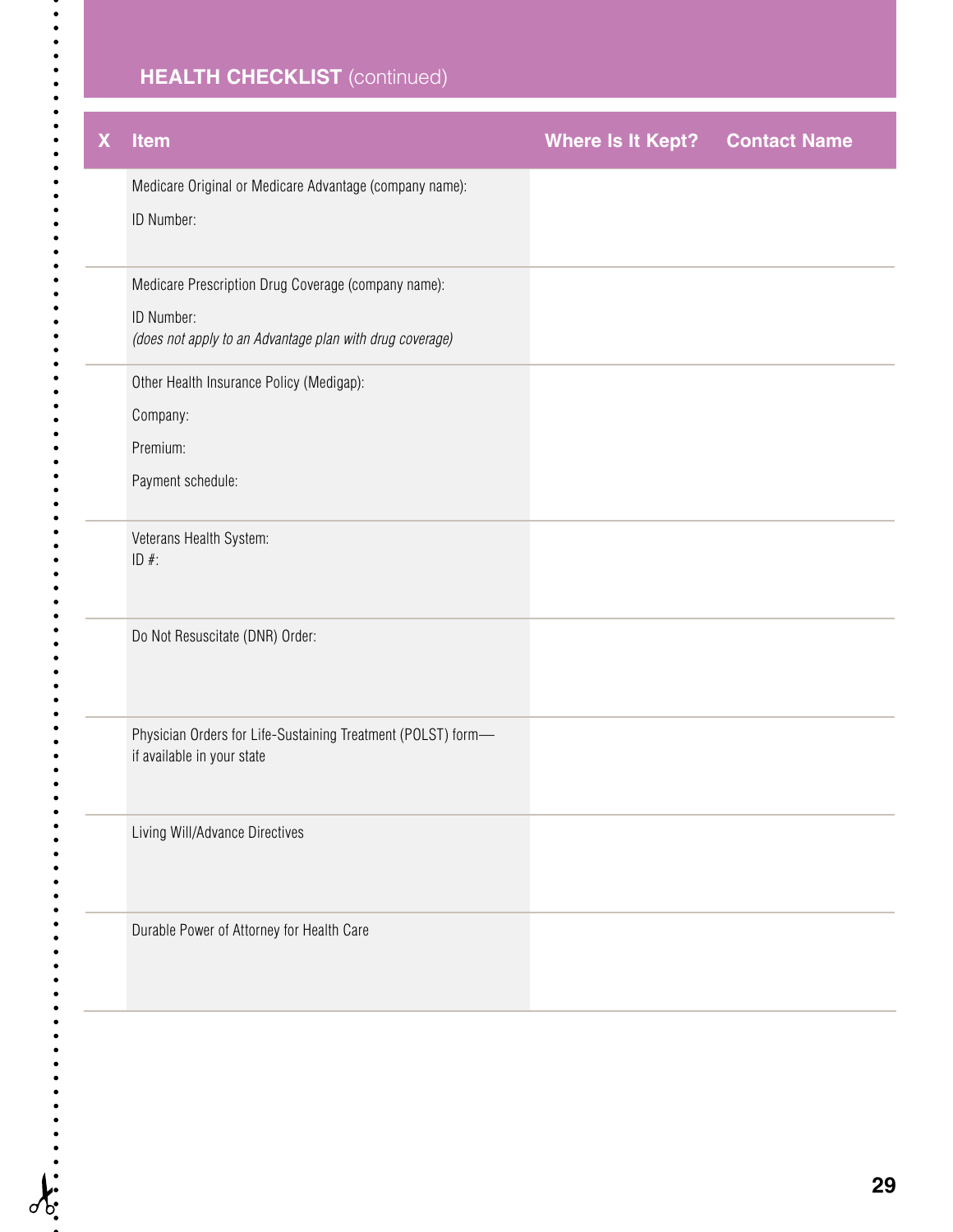## **MEDICATION CHART**

| <b>Prescription Name</b> | <b>Strength</b> | <b>Dosage</b> | <b>Warnings/Instructions</b> |
|--------------------------|-----------------|---------------|------------------------------|
|                          |                 |               |                              |
|                          |                 |               |                              |
|                          |                 |               |                              |
|                          |                 |               |                              |
|                          |                 |               |                              |
|                          |                 |               |                              |
|                          |                 |               |                              |
|                          |                 |               |                              |
|                          |                 |               |                              |
|                          |                 |               |                              |
|                          |                 |               |                              |
|                          |                 |               |                              |
|                          |                 |               |                              |
|                          |                 |               |                              |
|                          |                 |               |                              |
|                          |                 |               |                              |
|                          |                 |               |                              |
|                          |                 |               |                              |
|                          |                 |               |                              |
|                          |                 |               |                              |
|                          |                 |               |                              |
|                          |                 |               |                              |

 $\mathcal{E}$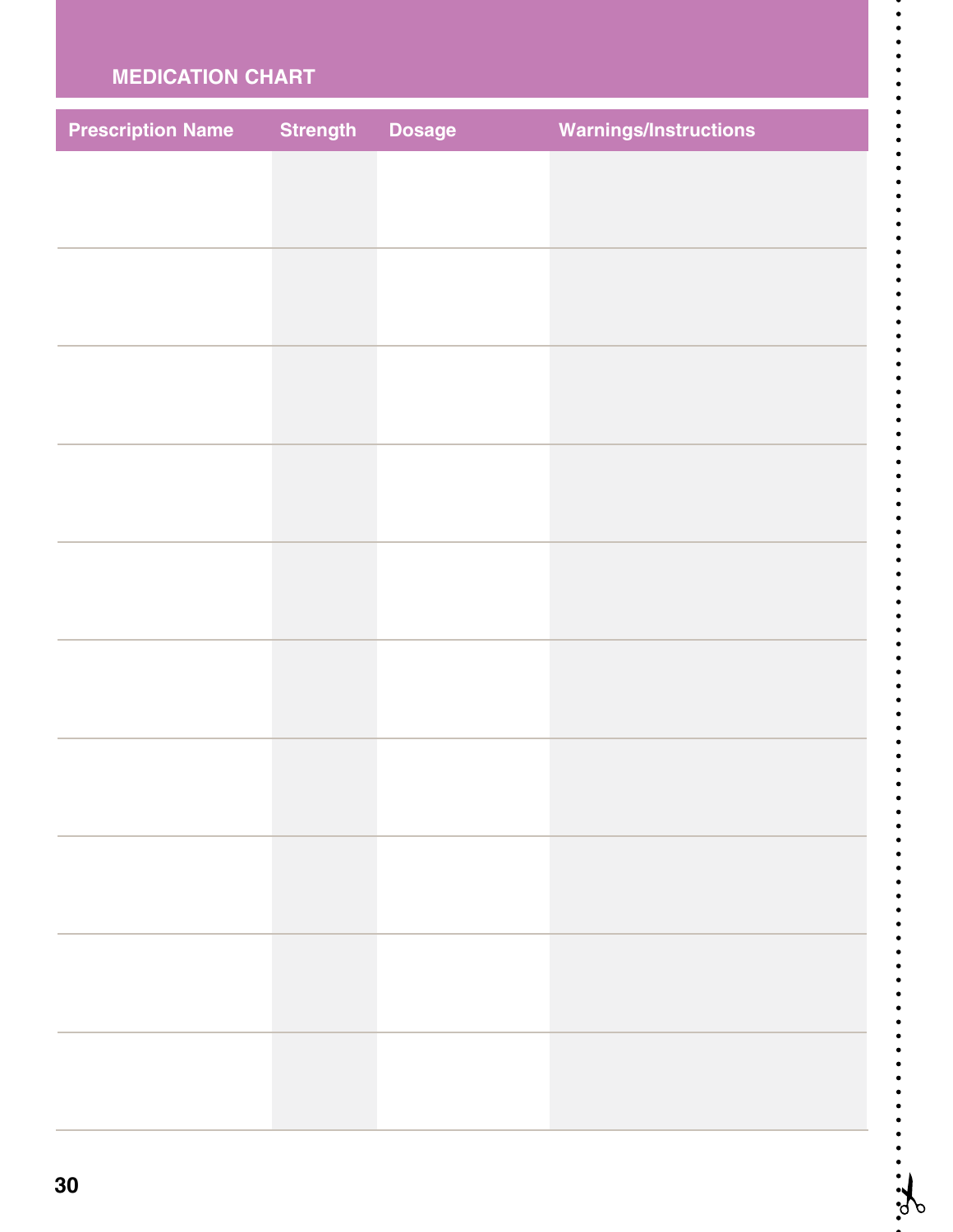### **TRANSPORTATION CHECKLIST**

#### **NAME**

 $\alpha$ 

| X | <b>Item</b>                                                                     | <b>Notes</b> | <b>Where Is It Kept?</b> |
|---|---------------------------------------------------------------------------------|--------------|--------------------------|
|   | Auto(s):                                                                        | Make(s):     |                          |
|   | Auto Loan Information:                                                          | Model(s):    |                          |
|   | Title for Car(s):                                                               |              |                          |
|   | Auto Insurance Company:                                                         |              |                          |
|   | Recreational Vehicles:                                                          |              |                          |
|   | Title:                                                                          |              |                          |
|   | Insurance:                                                                      |              |                          |
|   | <b>Transportation Services</b><br>(such as ACCESS van or<br>local cab service): |              |                          |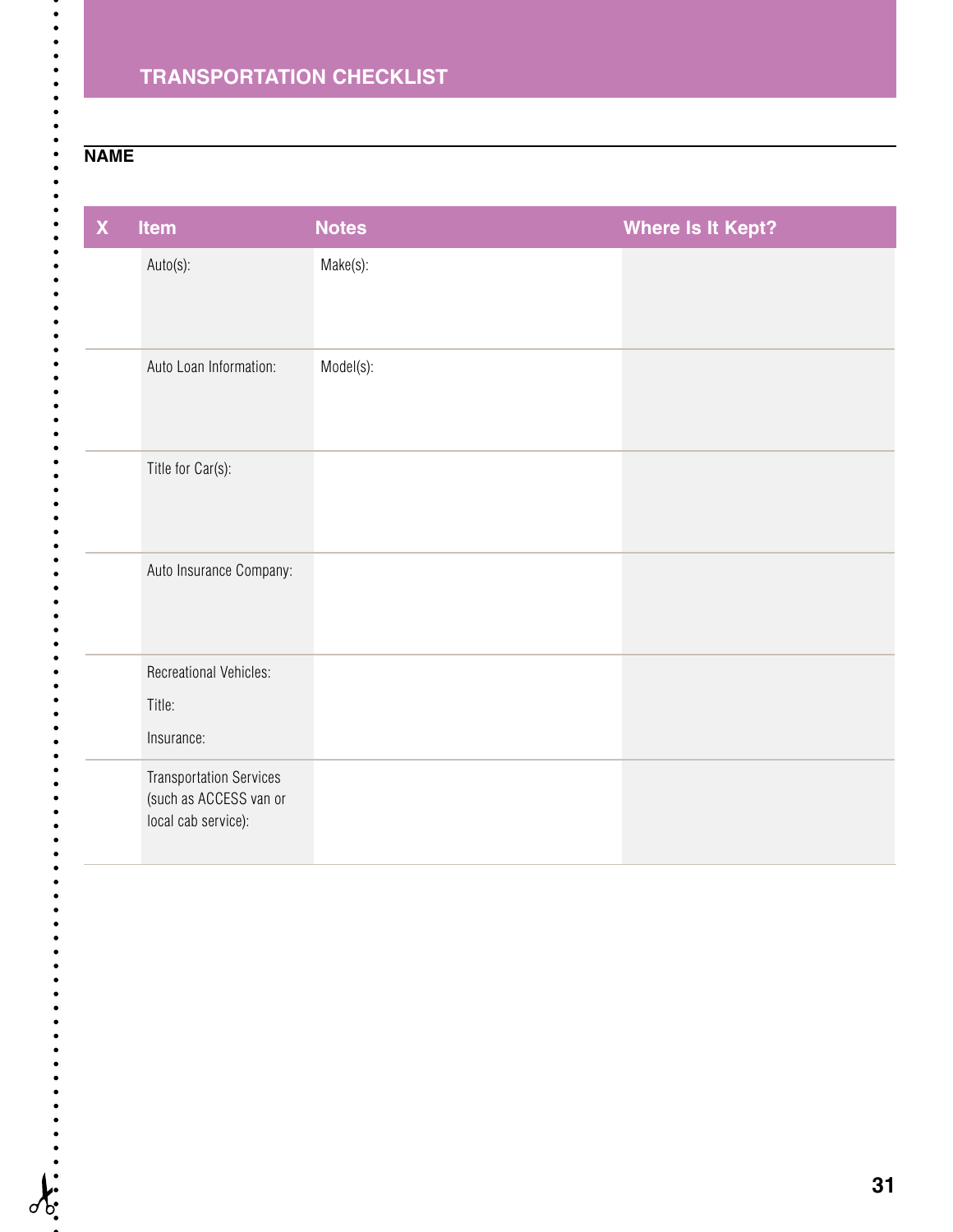### **FINANCIAL CHECKLIST**

| X | <b>Item</b>                                                                                                         | <b>Where is it kept? Contact Name</b> |
|---|---------------------------------------------------------------------------------------------------------------------|---------------------------------------|
|   | Bank Records (checking/savings accounts) Pin number clues -<br>online banking and accounts with passwords and clues |                                       |
|   | Trusts                                                                                                              |                                       |
|   | Will                                                                                                                |                                       |
|   | Durable Power of Attorney for Finances                                                                              |                                       |
|   | Any Rental Agreements or Business Contracts                                                                         |                                       |
|   | Complete List of Assets & Debts                                                                                     |                                       |
|   | List of Routine Household Bills                                                                                     |                                       |
|   | Federal & State Tax Returns (past 3-5 years):                                                                       |                                       |
|   | Tax Preparer:                                                                                                       |                                       |
|   | Records of Any Personal Loans Made to Others:                                                                       |                                       |
|   | Financial Planner or Broker:                                                                                        |                                       |
|   | Life Insurance Policy or Policies:                                                                                  |                                       |
|   | Disability Insurance (long- and short-term):                                                                        |                                       |
|   | Long-Term Care Insurance:                                                                                           |                                       |
|   | Safe Deposit Box(es):                                                                                               | Location(s):                          |
|   |                                                                                                                     | Number(s):                            |
|   |                                                                                                                     | Keys:                                 |

 $\mathcal{X}$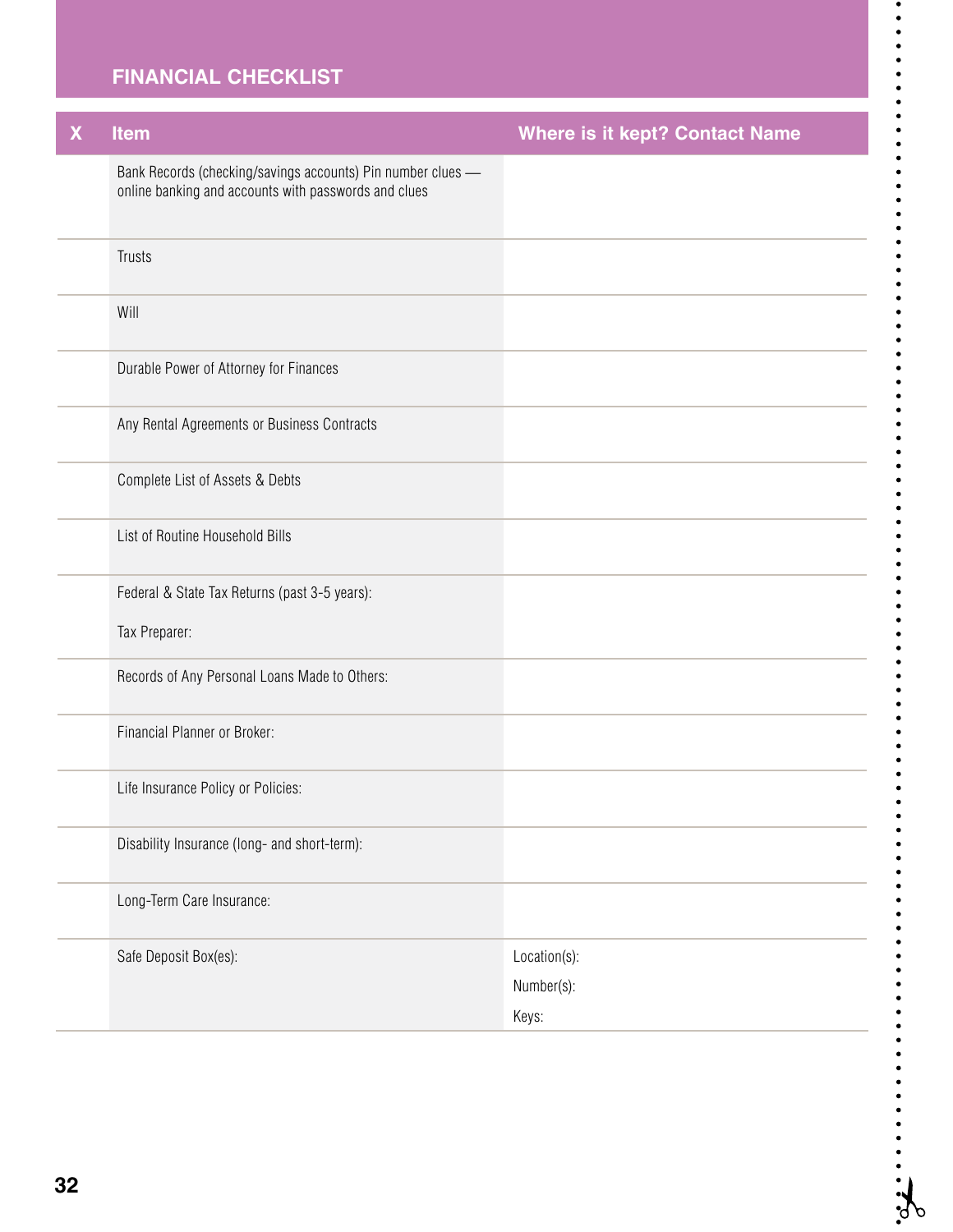### **PUBLIC BENEFITS CHECKLIST**

Your loved one may have or be eligible for help with paying for food, heating bills, property taxes and more. Use **AARP BenefitsQuickLINK**, **<www.aarp.org/quicklink>**, to find out about programs in your state.

| X | <b>Item</b>                                                                          |                    |                             |
|---|--------------------------------------------------------------------------------------|--------------------|-----------------------------|
|   | Food Assistance (i.e., SNAP/FNS)                                                     | $\Box$ YES         | $\Box$ NO                   |
|   | Low Income Home Energy Assistance (LIHEAP)                                           | <b>TYES</b>        | $\Box$ NO                   |
|   | Supplemental Security Income (SSI)                                                   | $\Box$ YES         | $\blacksquare$ NO           |
|   | Property Tax Assistance                                                              | $\blacksquare$ YES | $\blacksquare$ NO           |
|   | Extra Help Paying for Medicare Part D (prescription drug coverage)                   | <b>TYES</b>        | $\Box$ NO                   |
|   | Medicare Parts A, B, and D Premium Support                                           | <b>TYES</b>        | $\blacksquare$ NO           |
|   | Medicaid (help with long-term care and medical care)<br>Number & Identification Card | $\Box$ YES         | N <sub>0</sub>              |
|   | <b>Transportation Assistance</b>                                                     | <b>YES</b>         | $\overline{\phantom{0}}$ NO |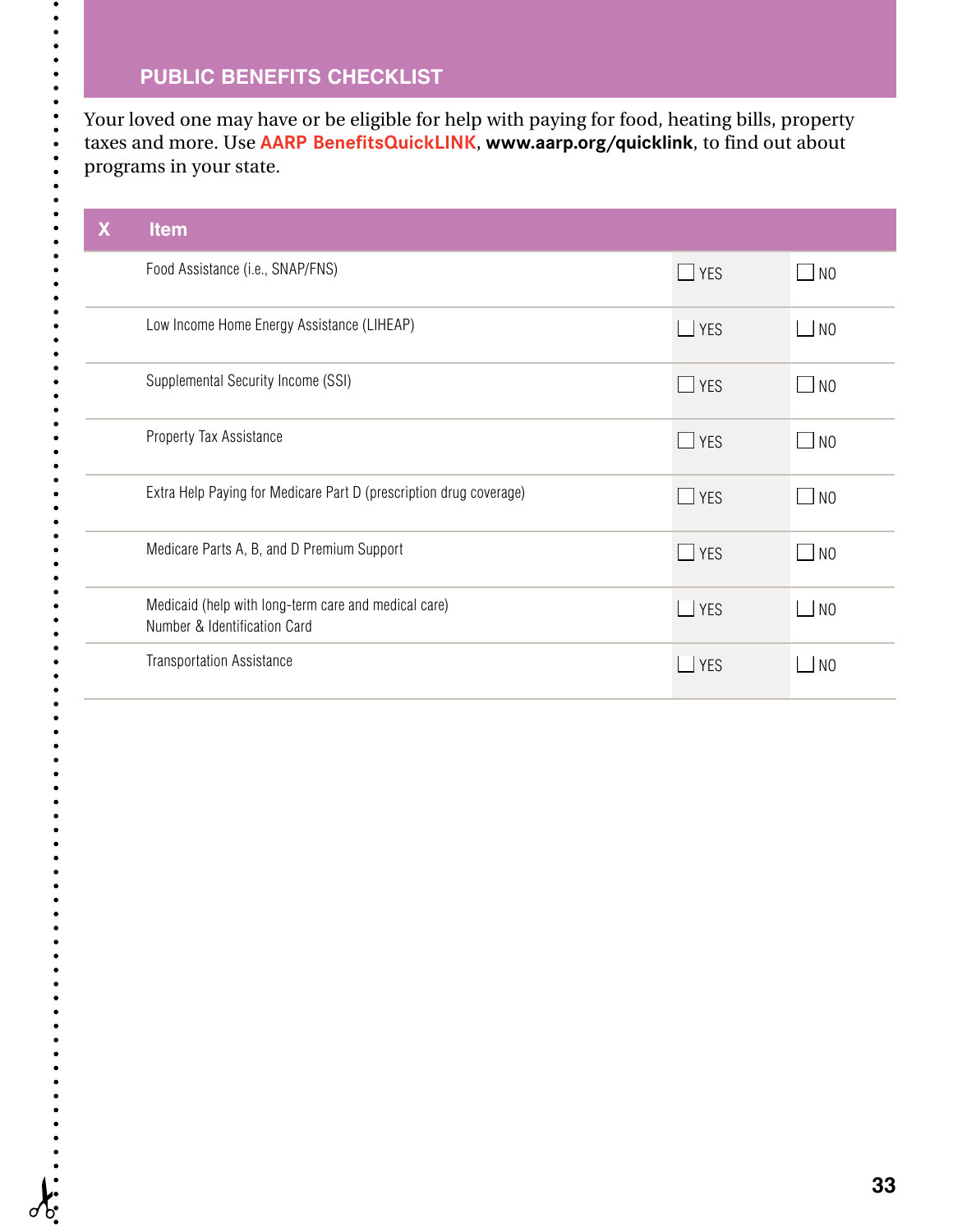#### **SAMPLE CAREGIVING PLAN**

<span id="page-33-0"></span>A caregiving plan can be simple or as detailed as you and your team desire. Use this simple plan to determine the goals, steps, person responsible and timing together. Try to include a self-care goal for yourself and your team.

| Name:         | Date Started: |
|---------------|---------------|
| Team Members: |               |

Contact Info:

| <b>Need</b>                                                          | <b>Steps</b>                                                                                                          | Person Responsible Timeframe |  |
|----------------------------------------------------------------------|-----------------------------------------------------------------------------------------------------------------------|------------------------------|--|
| 1. Better understand and<br>manage Mom's medical care                | <b>Meet with Mom and doctor</b><br>a. Create chart of medications to be taken<br>when (make multiple copies for team) |                              |  |
|                                                                      | b. Buy pill organizer                                                                                                 |                              |  |
|                                                                      | c. Get calendar to mark all appointments                                                                              |                              |  |
|                                                                      | d. Mom signs form giving doctor permission to<br>discuss medical care with me and my sister                           |                              |  |
|                                                                      | e. Take notes at each appointment in journal-<br>get written instructions from doctor                                 |                              |  |
|                                                                      | f. Confirm follow-up/appointments                                                                                     |                              |  |
| 2. Move Mom to a                                                     | a. Determine amenities/services needed                                                                                |                              |  |
| new home                                                             | b. Determine budget                                                                                                   |                              |  |
|                                                                      | c. Research locations                                                                                                 |                              |  |
|                                                                      | d. Research facility types                                                                                            |                              |  |
|                                                                      | e. Sort through stuff to be sold or given away                                                                        |                              |  |
|                                                                      |                                                                                                                       |                              |  |
| 3.<br>For the caregiver:<br><b>Relax with friends</b><br>once a week | a. Call Mary on Monday for a movie on Friday                                                                          |                              |  |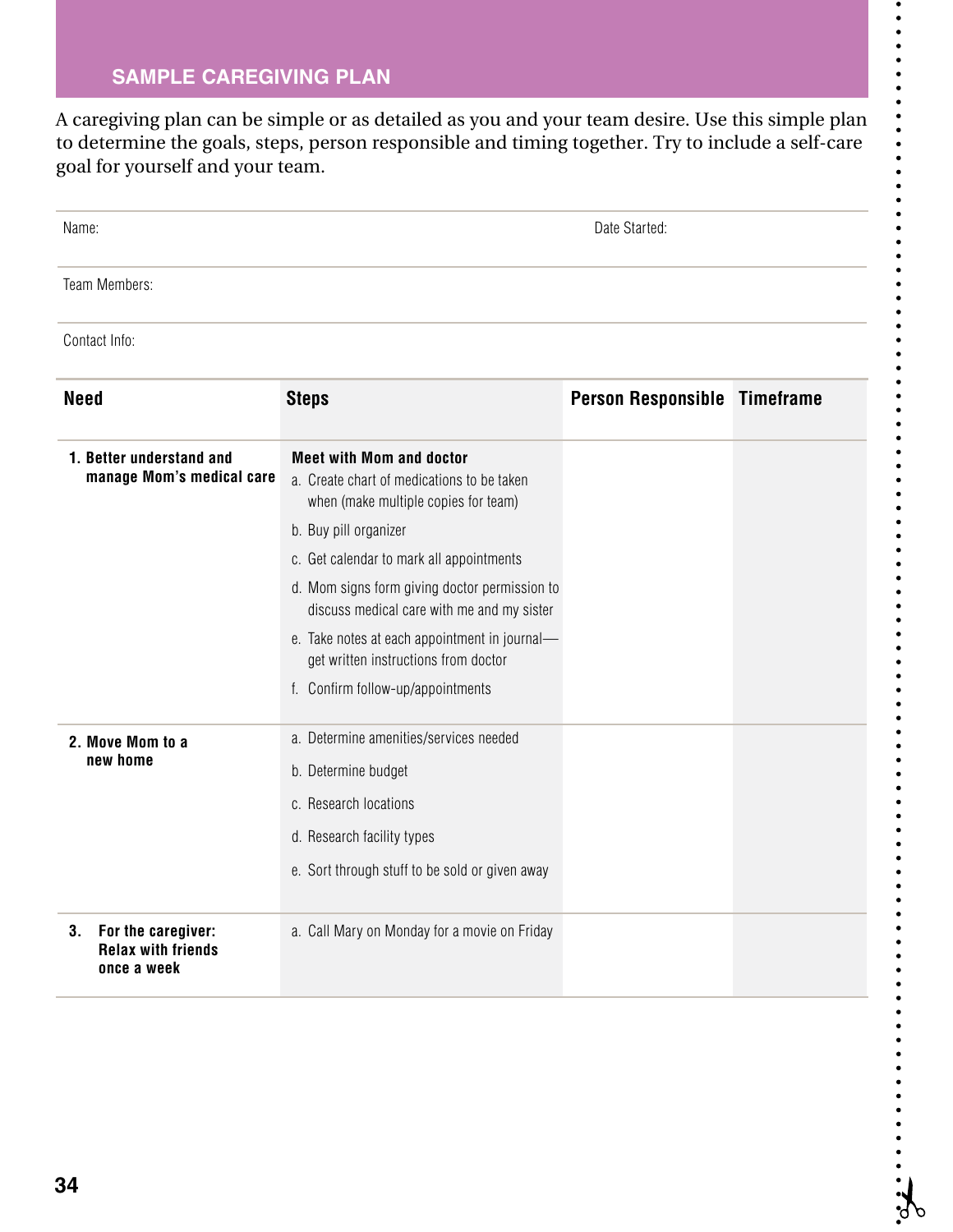### **SAMPLE DETAILED WEEKLY CAREGIVING PLAN**

For daily tasks or those done on a regular routine, try something like this weekly schedule (it can be made into a daily or monthly schedule):

#### **Caregiving Week of:**

| Day             | <b>Tasks</b>                                                   | <b>When</b> | Person(s)<br><b>Responsible</b> | Plan                                                                              |
|-----------------|----------------------------------------------------------------|-------------|---------------------------------|-----------------------------------------------------------------------------------|
| <b>Monday</b>   | Check whether medications<br>1.<br>have been taken             | End of day  | Daughter Mary                   | Call and review pill box                                                          |
|                 | 2.<br>Go to doctor's appt                                      | 1:00 p.m.   | Daughter Ann                    | Drive to appt, get<br>prescriptions, set in pill box                              |
| <b>Tuesday</b>  | Go grocery shopping<br>1.                                      | After work  | Son Al                          | Call Mom for grocery list at                                                      |
|                 | Check on medications<br>2.                                     |             |                                 | lunch, shop after work and<br>drop over.                                          |
|                 |                                                                |             |                                 | Check pill box when dropping<br>off groceries. Look in fridge for<br>spoiled food |
| Wednesday       | Check on medications<br>1.                                     | End of day  | Daughter Mary                   | Call and review pill box                                                          |
| <b>Thursday</b> | Check on home-delivered meals on<br>$1_{\cdot}$<br>the holiday | Today       | Daughter Mary                   | Call agency to see if meals will<br>be delivered next Monday                      |
|                 | Check on medications<br>2.                                     | End of day  | Daughter Mary                   | Call and review pill box                                                          |
| Friday          | Check on medical bill payment<br>1.                            | Today       | Daughter Mary                   | Make call to insurance                                                            |
|                 | Ask Daughter-in-law Peggy to bring<br>2.                       |             |                                 | provider about payment                                                            |
|                 | lunch on Monday                                                |             |                                 | Call Peggy to fill in for<br>Monday lunch                                         |
| <b>Saturday</b> | 1.<br>Take over supper                                         | Afternoon   | Daughter Ann                    |                                                                                   |
|                 | 2.<br>Drive to beauty parlor                                   |             |                                 |                                                                                   |
|                 | Check on medications<br>3.                                     |             |                                 |                                                                                   |
| <b>Sunday</b>   | Manage medications<br>1.                                       | Evening     | Mary                            | Review medications and place                                                      |
|                 | 2.<br>Take to faith services                                   | 9:00 a.m.   | AI                              | in pill box for the week                                                          |
|                 | 3.<br>Arrange for visitor or outing                            | 1:00 p.m.   | Niece Beth                      | Drive Mom to service                                                              |